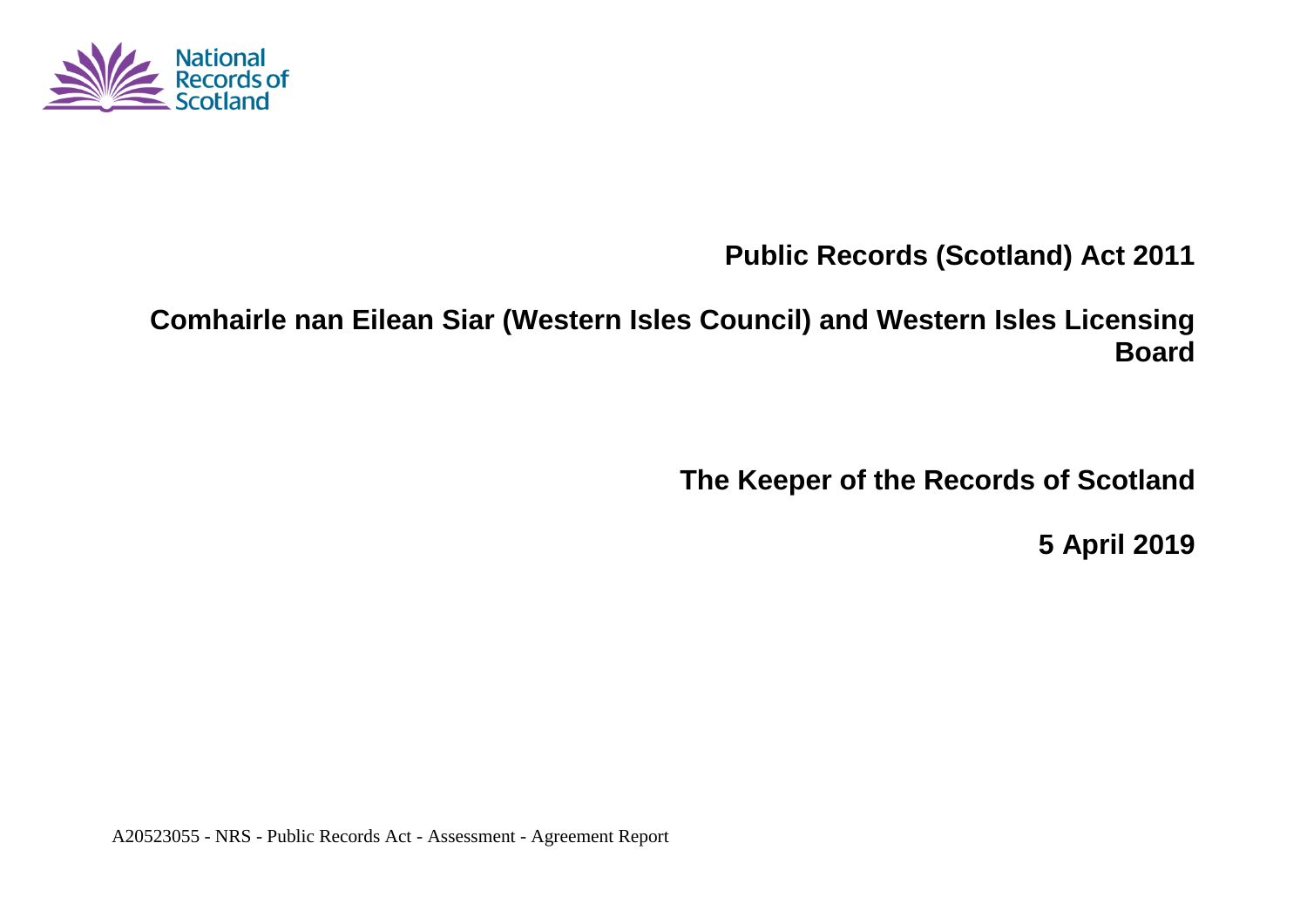#### Assessment Report

#### **Contents**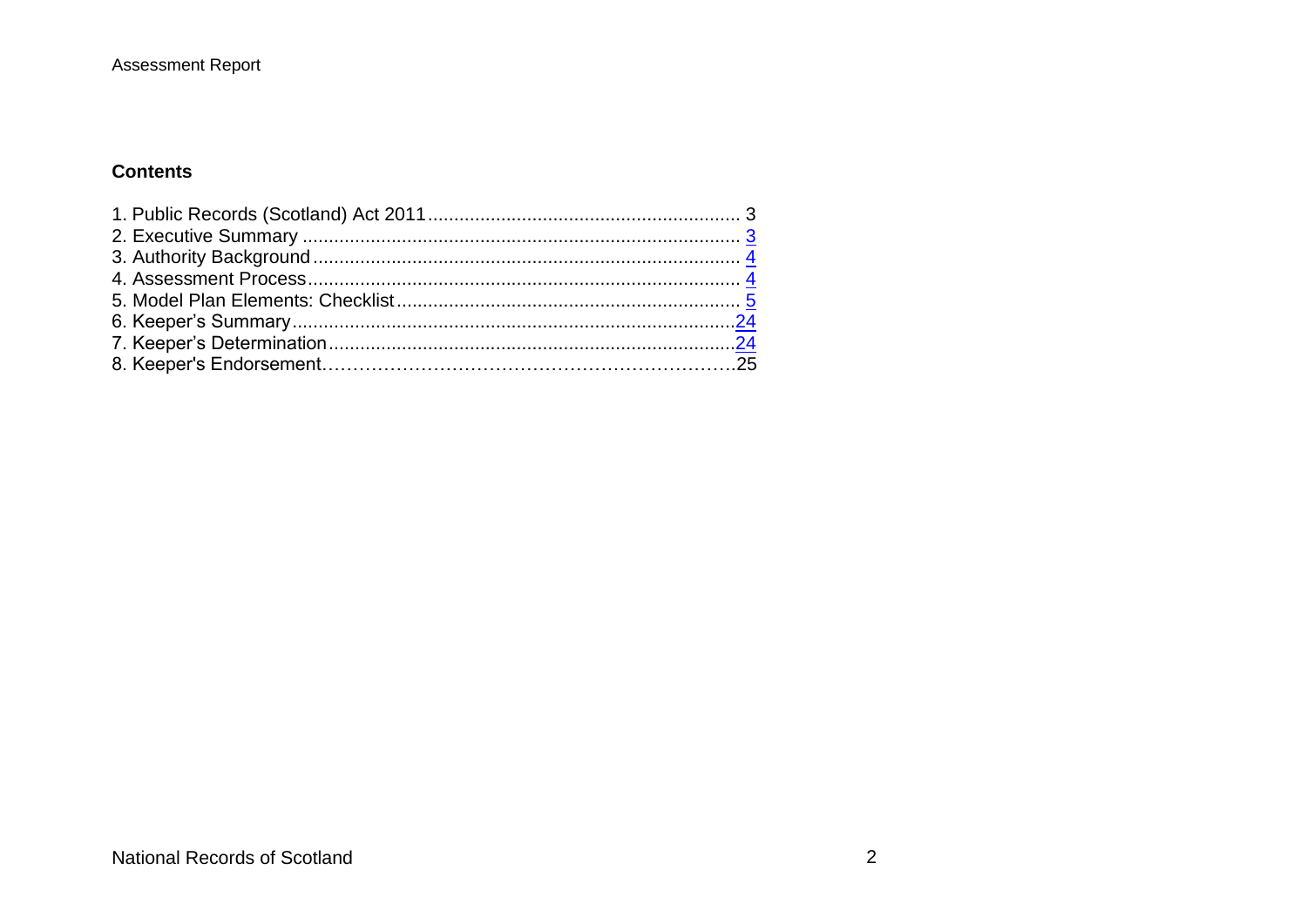### **1. Public Records (Scotland) Act 2011**

The Public Records (Scotland) Act 2011 (the Act) received Royal assent on 20 April 2011. It is the first new public records legislation in Scotland since 1937 and came fully into force on 1 January 2013. Its primary aim is to promote efficient and accountable record keeping by named Scottish public authorities.

The Act has its origins in *The Historical Abuse Systemic Review: Residential Schools and Children's Homes in Scotland 1950-1995* (The Shaw Report) published in 2007. The Shaw Report recorded how its investigations were hampered by poor record keeping and found that thousands of records had been created, but were then lost due to an inadequate legislative framework and poor records management. Crucially, it demonstrated how former residents of children's homes were denied access to information about their formative years. The Shaw Report demonstrated that management of records in all formats (paper and electronic) is not just a bureaucratic process, but central to good governance and should not be ignored. A follow-up review of public records legislation by the Keeper of the Records of Scotland (the Keeper) found further evidence of poor records management across the public sector. This resulted in the passage of the Act by the Scottish Parliament in March 2011.

The Act requires a named authority to prepare and implement a records management plan (RMP) which must set out proper arrangements for the management of its records. A plan must clearly describe the way the authority cares for the records that it creates, in any format, whilst carrying out its business activities. The RMP must be agreed with the Keeper and regularly reviewed.

#### **2. Executive Summary**

This report sets out the findings of the Keeper's assessment of the RMP of Comhairle nan Eilean Siar and Western Isles Licensing Board by the Public Records (Scotland) Act 2011 Assessment Team following its submission to the Keeper on 30 November 2017*.*

The assessment considered whether the RMP of Comhairle nan Eilean Siar and Western Isles Licensing Board was developed with proper regard to the 14 elements of the Keeper's statutory Model Records Management Plan (the Model Plan) under section 8(3) of the Act, and whether in this respect it complies with it and the specific requirements of the Act.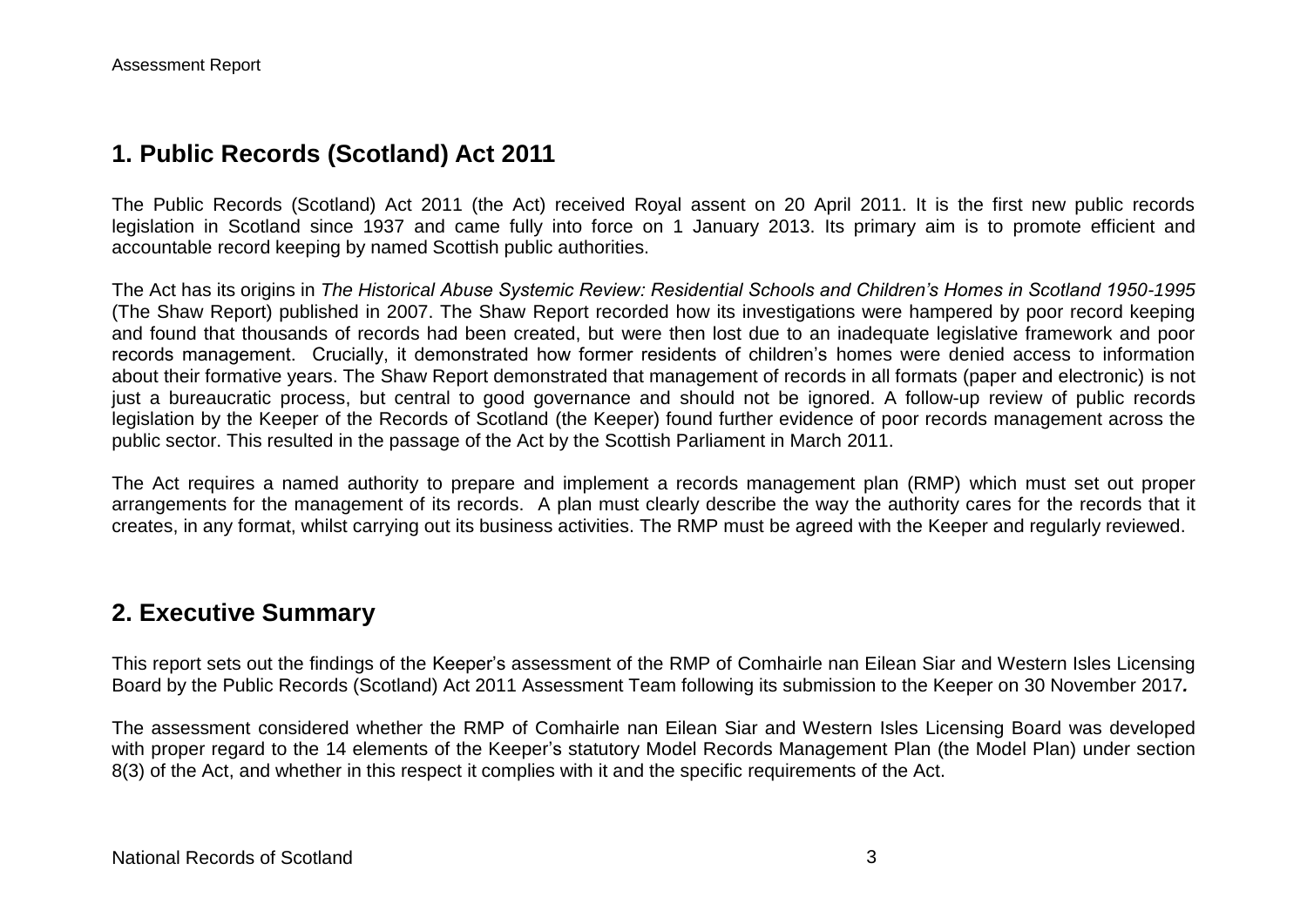The outcome of the assessment and the Keeper's decision on whether the RMP of Comhairle nan Eilean Siar and Western Isles Licensing Board complies with the Act can be found under section 7 of this report with relevant recommendations.

### **3. Authority Background**

In 1975, the council was created as Western Isles Council, 57 years after the creation of Na h-Eileanan an Iar for elections to the House of Commons of the Parliament of the United Kingdom (the constituency being named, when created, *Western Isles*). Since 1999, there has been also the Na h-Eileanan an Iar constituency of the Scottish Parliament, with the same boundaries.

In 1997, the Western Isles Council was renamed as Comhairle nan Eilean Siar.

## **4. Keeper's Assessment Process**

The RMP was assessed by the Public Records (Scotland) Act Assessment Team on behalf of the Keeper. Assessors used the checklist elements listed in section 5, to establish whether Comhairle nan Eilean Siar and Western Isles Licensing Board's RMP was developed with proper regard to the elements of the Model Plan and is compliant with the Act. The assessment also considered whether there was sufficient supporting evidence of such compliance.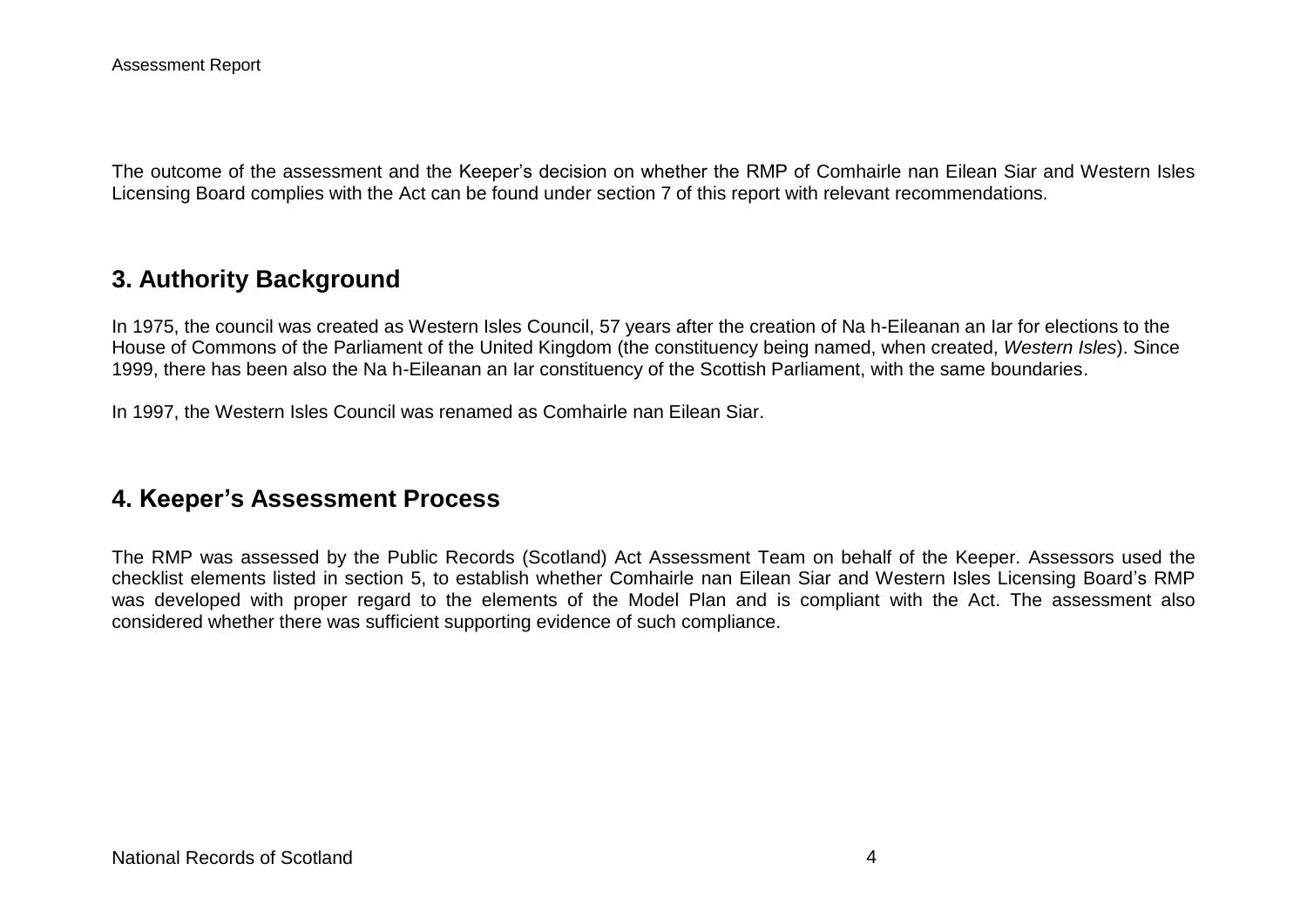### **Key:**

| The Keeper agrees this<br>element of an<br>authority's plan. | The Keeper agrees this<br>element of an authority's<br>plan as an 'improvement<br>model'. This means that<br>he is convinced of the<br>authority's commitment to<br>closing a gap in<br>provision. He will request<br>that he is updated as<br>work on this element | R | There is a serious<br>gap in provision<br>for this element<br>with no clear<br>explanation of how<br>this will be<br>addressed. The<br>Keeper may<br>choose to return<br>the RMP on this |
|--------------------------------------------------------------|---------------------------------------------------------------------------------------------------------------------------------------------------------------------------------------------------------------------------------------------------------------------|---|------------------------------------------------------------------------------------------------------------------------------------------------------------------------------------------|
|                                                              | progresses.                                                                                                                                                                                                                                                         |   | basis.                                                                                                                                                                                   |

# **5. Model Plan Elements: Checklist**

| <b>Element</b> | <b>Present</b> | <b>Evidence</b> | <b>Notes</b>                                                                    |
|----------------|----------------|-----------------|---------------------------------------------------------------------------------|
|                |                |                 |                                                                                 |
| 1. Senior      |                |                 | The Records Management Plan (RMP) of Comhairle nan Eilean Siar and Western      |
| Officer        |                |                 | Isles Licensing Board (henceforth referred to as 'the Comhairle' for ease of    |
| Compulsory     |                |                 | reference) identifies Lesley-Ann McDonald, Head of the Executive Office, Chief  |
| element        |                |                 | Executive's Department, as having senior management responsibility for records  |
|                |                |                 | management. This is confirmed in the minutes of a meeting of the Policy and     |
|                |                |                 | Resources Committee of the Comhairle which took place on 3 October 2017 and     |
|                |                |                 | which are available on the Comhairle's website.                                 |
|                |                |                 |                                                                                 |
|                |                |                 | The Chairman of the Licensing Board has submitted a letter (evidence 003)       |
|                |                |                 | confirming that the Licensing Board has agreed to adopt and adhere to the joint |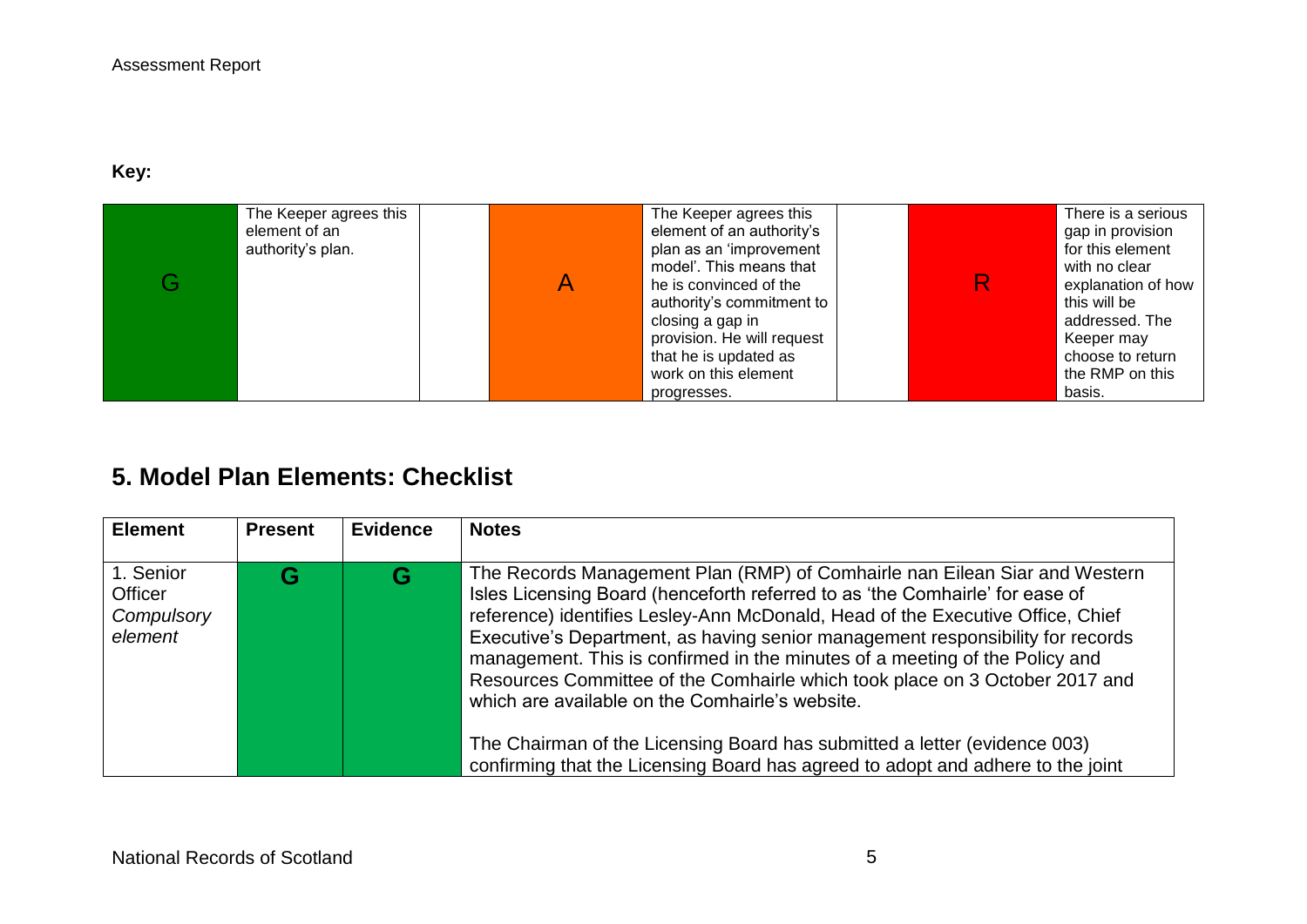|                                                |   |   | RMP as submitted by the Comhairle. Ms McDonald also acts as Clerk to the<br>Licensing Board and is identified in the letter as having senior management<br>responsibility for records management on behalf of the Board.<br>The Records Management Policy (evidence 004) also confirms that the Chief<br>Executive has overall responsibility for ensuring the implementation and<br>maintenance of a records management framework. This responsibility has been<br>delegated to the Head of the Executive Office.<br>The Keeper agrees that an appropriate individual has been identified to take<br>strategic responsibility for records management within the Comhairle and Licensing<br>Board as required by the Public Records (Scotland) Act 2011. |
|------------------------------------------------|---|---|----------------------------------------------------------------------------------------------------------------------------------------------------------------------------------------------------------------------------------------------------------------------------------------------------------------------------------------------------------------------------------------------------------------------------------------------------------------------------------------------------------------------------------------------------------------------------------------------------------------------------------------------------------------------------------------------------------------------------------------------------------|
| 2. Records<br>Manager<br>Compulsory<br>element | G | G | The RMP identifies Alex MacRitchie, Solicitor, Executive Office, as the individual<br>with operational day-to-day responsibility for records management within the<br>Comhairle. This is confirmed in the minutes of a meeting of the Policy and<br>Resources Committee of the Comhairle which took place on 3 October 2017 and<br>which are available on the Comhairle's website.                                                                                                                                                                                                                                                                                                                                                                       |
|                                                |   |   | The Records Management Policy (evidence 004) also confirms that the Records<br>Manager has overall responsibility for ensuring compliance with records<br>management policies and procedures and for providing advice to the Comhairle's<br>departments.                                                                                                                                                                                                                                                                                                                                                                                                                                                                                                 |
|                                                |   |   | Also submitted is the Solicitor's Job Description (evidence 005). This shows that Mr<br>MacRitchie acts as the Comhairle's Records Manager. The Keeper thanks Mr<br>MacRitchie for providing this.                                                                                                                                                                                                                                                                                                                                                                                                                                                                                                                                                       |
|                                                |   |   | The Chairman of the Licensing Board has submitted a letter (evidence 003)<br>confirming that the Licensing Board has agreed to adopt and adhere to the joint<br>RMP as submitted by the Comhairle. The letter also identifies Mr MacRitchie as                                                                                                                                                                                                                                                                                                                                                                                                                                                                                                           |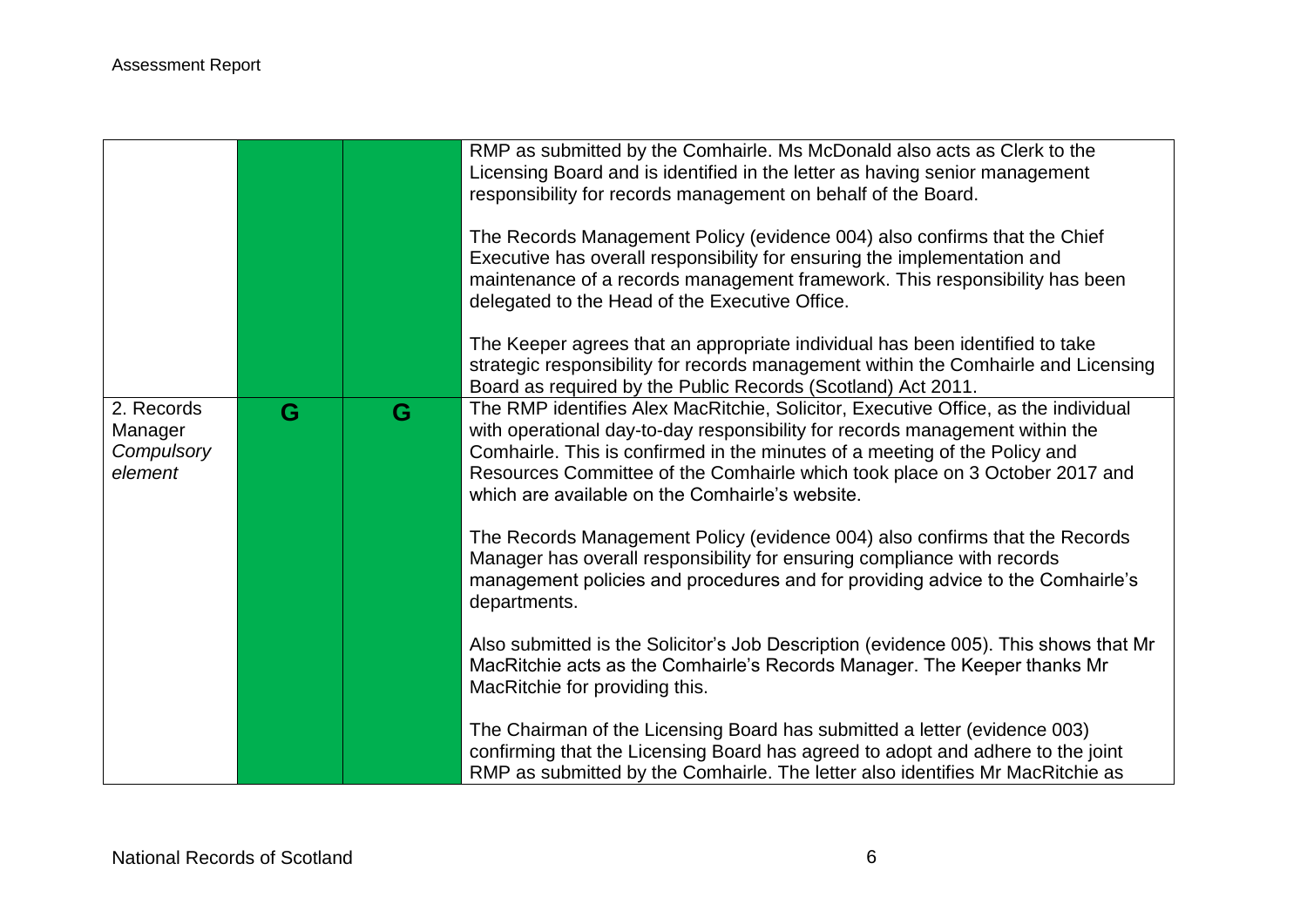|                                    |   |   | having day-to-day responsibility for managing the Board's records.                                                                                                                                                                                                                                                                                                                                                                                                                                                                                                                                                                                                                                                                                                                                   |
|------------------------------------|---|---|------------------------------------------------------------------------------------------------------------------------------------------------------------------------------------------------------------------------------------------------------------------------------------------------------------------------------------------------------------------------------------------------------------------------------------------------------------------------------------------------------------------------------------------------------------------------------------------------------------------------------------------------------------------------------------------------------------------------------------------------------------------------------------------------------|
|                                    |   |   | The RMP also states that the Comhairle's Archivist provides professional advice on<br>issues around records management and records legislation and for the transfer of<br>records to the Comhairle's Archive. This is confirmed in the Archivist's Job<br>Description (evidence 006). The Keeper thanks the Archivist for the provision of this<br>evidence. This role is also described in the Records Management Policy.                                                                                                                                                                                                                                                                                                                                                                           |
|                                    |   |   | The Keeper agrees that an appropriate individual has been identified to take<br>operational responsibility for records management within the Comhairle and<br>Licensing Board as required by the Public Records (Scotland) Act 2011.                                                                                                                                                                                                                                                                                                                                                                                                                                                                                                                                                                 |
| 3. Policy<br>Compulsory<br>element | G | G | The Comhairle has submitted its Records Management Policy (evidence 004). This<br>was created in 2009 but revised in 2017 to meet the Comhairle's current<br>recordkeeping requirements and to bring it line with the RMP. The Policy defines the<br>Comhairle's recognition of the importance of records for statutory and regulatory<br>compliance and acknowledges the business benefits of good records management.<br>The Policy assigns responsibilities for complying with records management<br>requirements. It also states the aim of encouraging a change in culture to recognise<br>the value and benefits of best practice records management. The Policy will be<br>reviewed at least every three years. It also explicitly states that it applies to staff in<br>the Licensing Board. |
|                                    |   |   | As part of its records management arrangements the Comhairle have created a<br>Records Management Working Group (RMWG) and a network of Records Officers<br>representing each department or service of the Comhairle. The Terms of Reference<br>of the RMWG are appended to the Policy and states that it will comprise the<br>Archivist, Records Manager, Head of IT and the relevant Records Officers. The<br>remit of the RMWG is to raise awareness of records management across the<br>Comhairle and to develop a consistent approach. The Keeper commends the<br>creation of the RMWG as an effective way of assisting the Records Manager                                                                                                                                                     |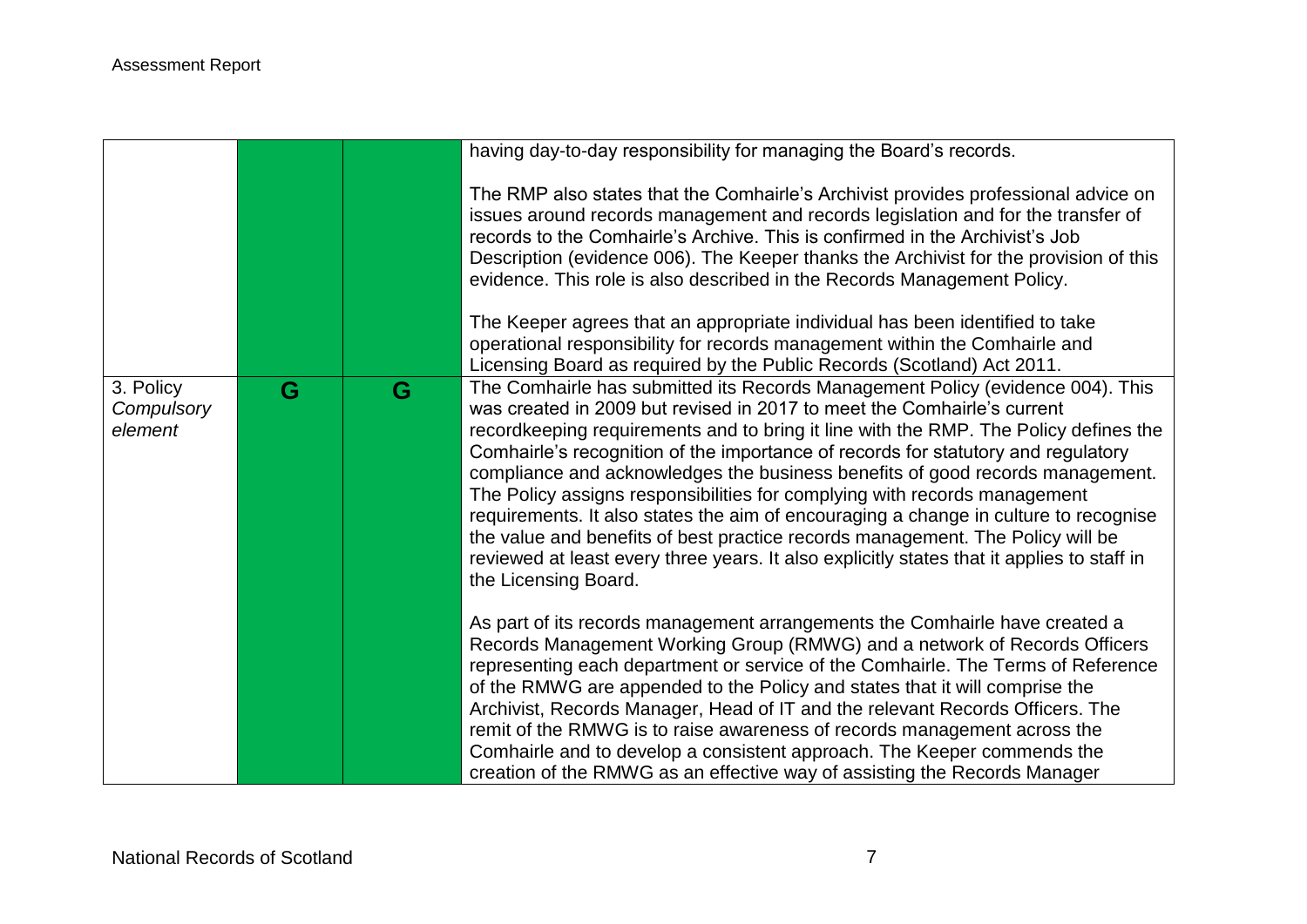|                               |              |   | implement records management practices across the organisation.                                                                                                                                                                                                                                                                                                                                                                                                                                                                                                                                                                                                                                                                                                  |
|-------------------------------|--------------|---|------------------------------------------------------------------------------------------------------------------------------------------------------------------------------------------------------------------------------------------------------------------------------------------------------------------------------------------------------------------------------------------------------------------------------------------------------------------------------------------------------------------------------------------------------------------------------------------------------------------------------------------------------------------------------------------------------------------------------------------------------------------|
|                               |              |   | Section 7.0 of the Policy states that it will be available on the intranet and<br>communicated to all Comhairle staff. The Comhairle has submitted a screenshot<br>showing the location of the Records Management Policy on their intranet (evidence<br>004a). This assures the Keeper that staff have access to the Policy and are<br>therefore aware of their records management responsibilities.                                                                                                                                                                                                                                                                                                                                                             |
|                               |              |   | The Keeper agrees that the Comhairle has an operational policy statement that<br>outlines its corporate approach to records management and that staff are made<br>aware of their records management responsibilities.                                                                                                                                                                                                                                                                                                                                                                                                                                                                                                                                            |
| 4. Business<br>Classification | $\mathbf{A}$ | G | The RMP describes the current records management structure in place within the<br>Comhairle. Individual departments manage their paper and electronic records within<br>localised filing structures. Some departments and services use Electronic Document<br>Management Systems (EDMS) to manage their electronic records and there is<br>currently no intention to implement an organisation-wide EDMS.<br>In order to establish a consistent structure for managing the Comhairle's records,<br>the RMWG has adopted and will modify as necessary the structure set out in the<br>Scottish Council on Archives Records Retention Schedules (SCARRS) as their<br>Business Classification Scheme (BCS). SCARRS identifies the typical records                   |
|                               |              |   | created by Scottish Local Authorities in carrying out their business activities. The<br>BCS will consist of four hierarchical levels, namely: Level 1 – Functions; Level 2 –<br>Activities; Level 3 - Transactions; Level 4 - Record types. The Comhairle has<br>currently populated the top two levels of the BCS (evidence 007). The BCS was<br>developed with the assistance of the Records Officers who confirmed whether the<br>BCS matched the records being created in local business areas. The RMP<br>recognises that further work needs to be done to add detail below the top two levels<br>of the BCS and also to map the BCS to the records retention schedule. The<br>Comhairle also intends to gather information about where and how records are |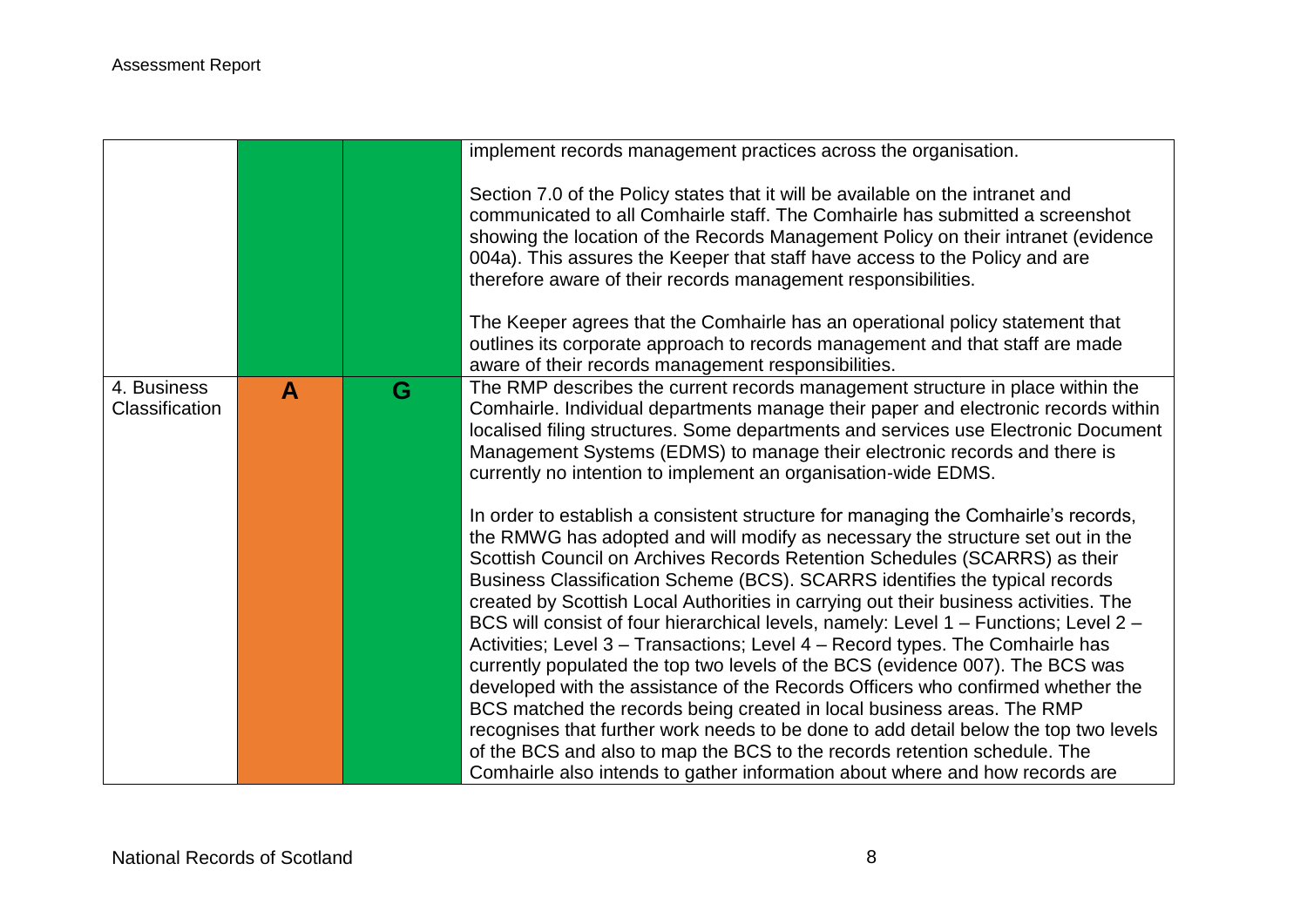|                          |   |   | created and stored. This work has an estimated completion date of the end of<br>December 2019. The Keeper requests that he is kept informed of the progress<br>of this work.<br>The Keeper can agree this Element on an 'Improvement Model' basis. This<br>means that the authority has identified a gap in provision (the lack of a fully<br>rolled-out organisation-wide BCS) and has identified how it intends to close<br>this gap. This agreement is conditional on the Keeper being regularly<br>informed of the progress of this work.                                   |
|--------------------------|---|---|---------------------------------------------------------------------------------------------------------------------------------------------------------------------------------------------------------------------------------------------------------------------------------------------------------------------------------------------------------------------------------------------------------------------------------------------------------------------------------------------------------------------------------------------------------------------------------|
| 5. Retention<br>schedule | A | G | Similar to the work being undertaken on developing the BCS, the Comhairle is also<br>currently working on developing a Comhairle-wide retention schedule based on the<br>Scottish Council on Archives Records Retention Schedules (SCARRS). This<br>retention schedule was designed to specifically meet the needs of Scottish Local<br>Authorities. The Comhairle intends to adapt the retention schedule to closely align it<br>with the BCS. The Keeper accepts that SCARRS is a commonly used tool for<br>developing retention schedules across the Scottish public sector. |
|                          |   |   | Members of the RMWG are in the process of analysing the SCARRS retention<br>schedules against the retention requirements of records being created in local<br>business areas. The SCARRS retention schedule has been supplied (evidence 008)<br>showing the intend structure the Comhairle intends to follow. Also provided is a<br>screenshot of the Comhairle's intranet showing the availability of retention<br>schedules and associated guidance (evidence 009).                                                                                                           |
|                          |   |   | The Comhairle has also submitted the table it intends to use to map the BCS to the<br>retention schedules (evidence 010). The table outlines the Comhairle's functions.<br>Also provided is an introduction to and guidance for using the schedules (evidence<br>$011$ ).                                                                                                                                                                                                                                                                                                       |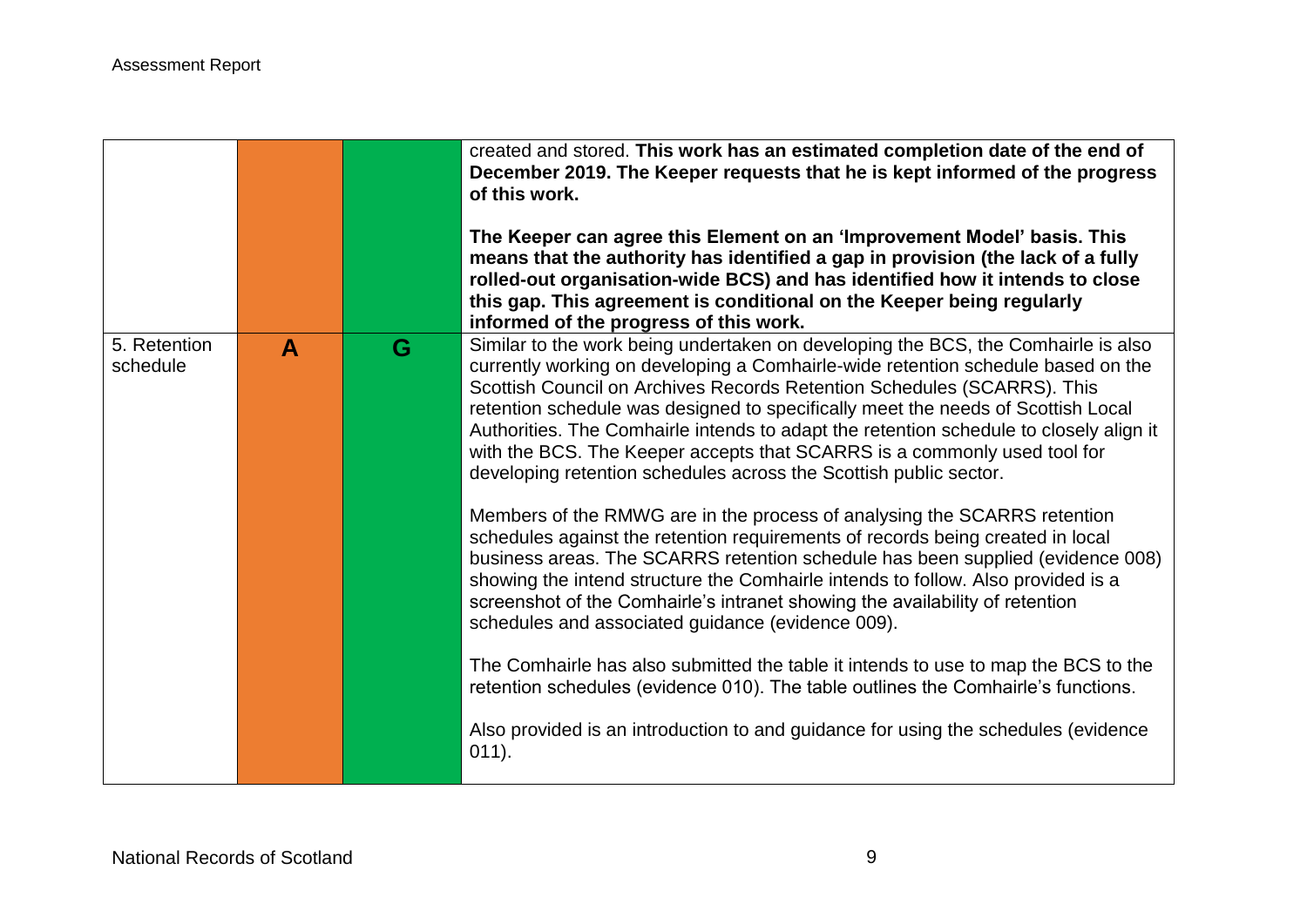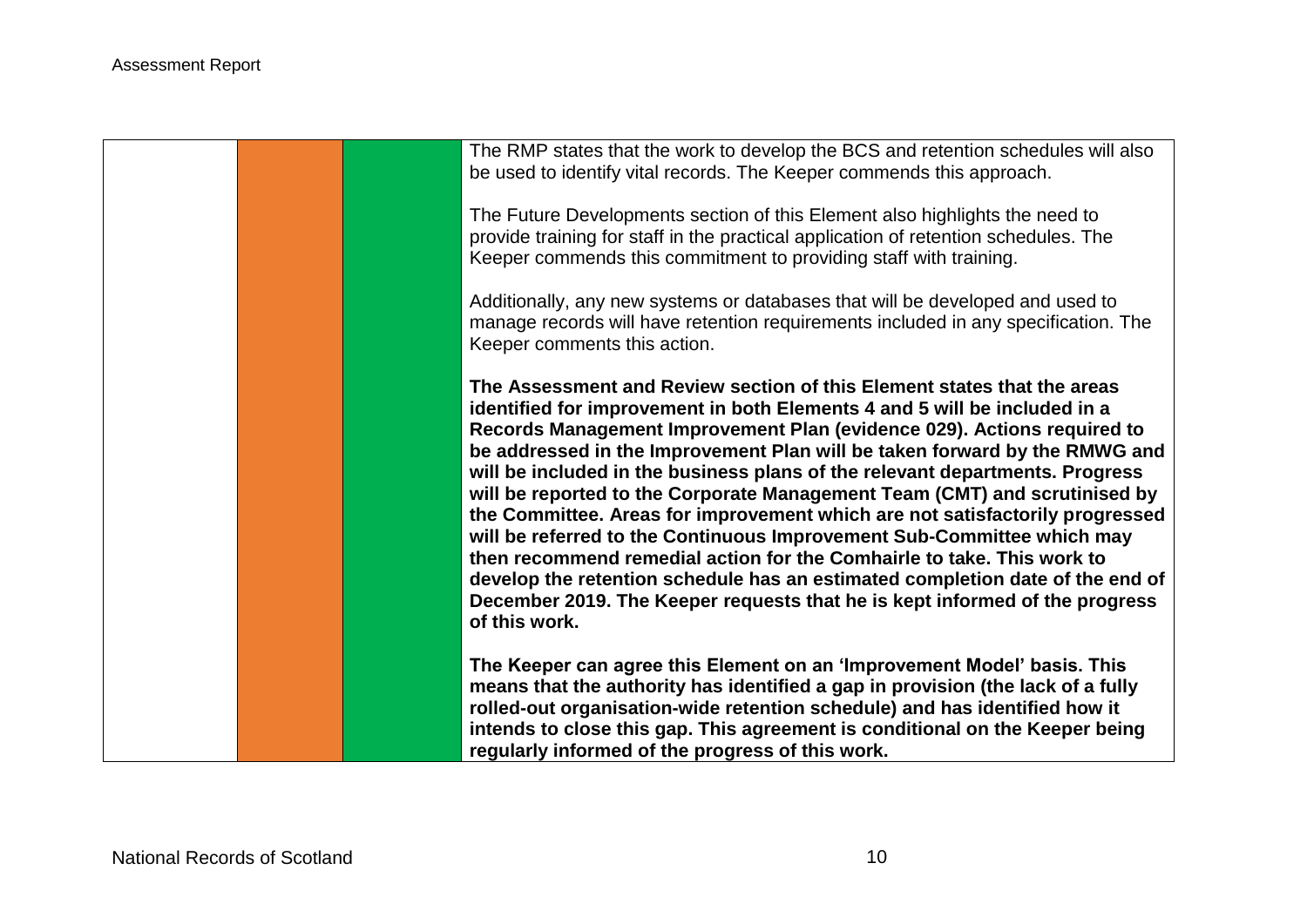| 6. Destruction<br>Arrangements<br>Compulsory<br>element | $\blacktriangle$ | G | The Records Management Policy contains a commitment to developing a records<br>management system that manages records from their creation and management to<br>their ultimate disposal. The Comhairle also operates to a Records Disposal Policy<br>(evidence 012) which highlights the importance of ensuring the secure destruction of<br>records at the appropriate time in line with the retention schedules.                                                                                                                                                                                                                                                                                                                                                                                                                                                                                                                                                                                                                                                                                                                                         |
|---------------------------------------------------------|------------------|---|-----------------------------------------------------------------------------------------------------------------------------------------------------------------------------------------------------------------------------------------------------------------------------------------------------------------------------------------------------------------------------------------------------------------------------------------------------------------------------------------------------------------------------------------------------------------------------------------------------------------------------------------------------------------------------------------------------------------------------------------------------------------------------------------------------------------------------------------------------------------------------------------------------------------------------------------------------------------------------------------------------------------------------------------------------------------------------------------------------------------------------------------------------------|
|                                                         |                  |   | The Comhairle has detailed the following procedures for the secure destruction of<br>records:                                                                                                                                                                                                                                                                                                                                                                                                                                                                                                                                                                                                                                                                                                                                                                                                                                                                                                                                                                                                                                                             |
|                                                         |                  |   | <b>Paper (on-site)</b> – The RMP states that most departments of the Comhairle have<br>provisions in place to securely shred paper records. Destruction of records should<br>be in line with the retention schedule and should be authorised by the Record<br>Owner or the Record Officer. The Records Disposal Policy (evidence 012) states<br>that the destruction of paper records should be carried out to the same standard as<br>that used for very sensitive records. If contractors are to be used they are obliged to<br>follow the Comhairle's requirements for destruction and security. At present,<br>however, no central record of destruction exists. The Records Disposal Policy<br>states that 'The destruction of all records must be appropriately documented'.<br>The Future Developments section of this Element recognises the need to raise<br>staff awareness of the Policy and its requirements across the Comhairle and<br>this is built into the Records Management Improvement Plan (evidence 029) as<br>an action to take forward. The Keeper will expect to be regularly kept up to<br>date with the progress of this work. |
|                                                         |                  |   | <b>Paper (off-site)</b> – The Comhairle operates an off-site paper storage facility at<br>Marybank and has created a Records Procedures Manual (evidence 013) which<br>governs the storage of records there. It describes the preparations required prior to<br>sending records there, assigning retention periods, removing records and also the<br>destruction of records stored at Marybank. It also contains guidance on recording<br>the destruction of records. The Manual (version 0.6) was signed off by the Chief                                                                                                                                                                                                                                                                                                                                                                                                                                                                                                                                                                                                                                |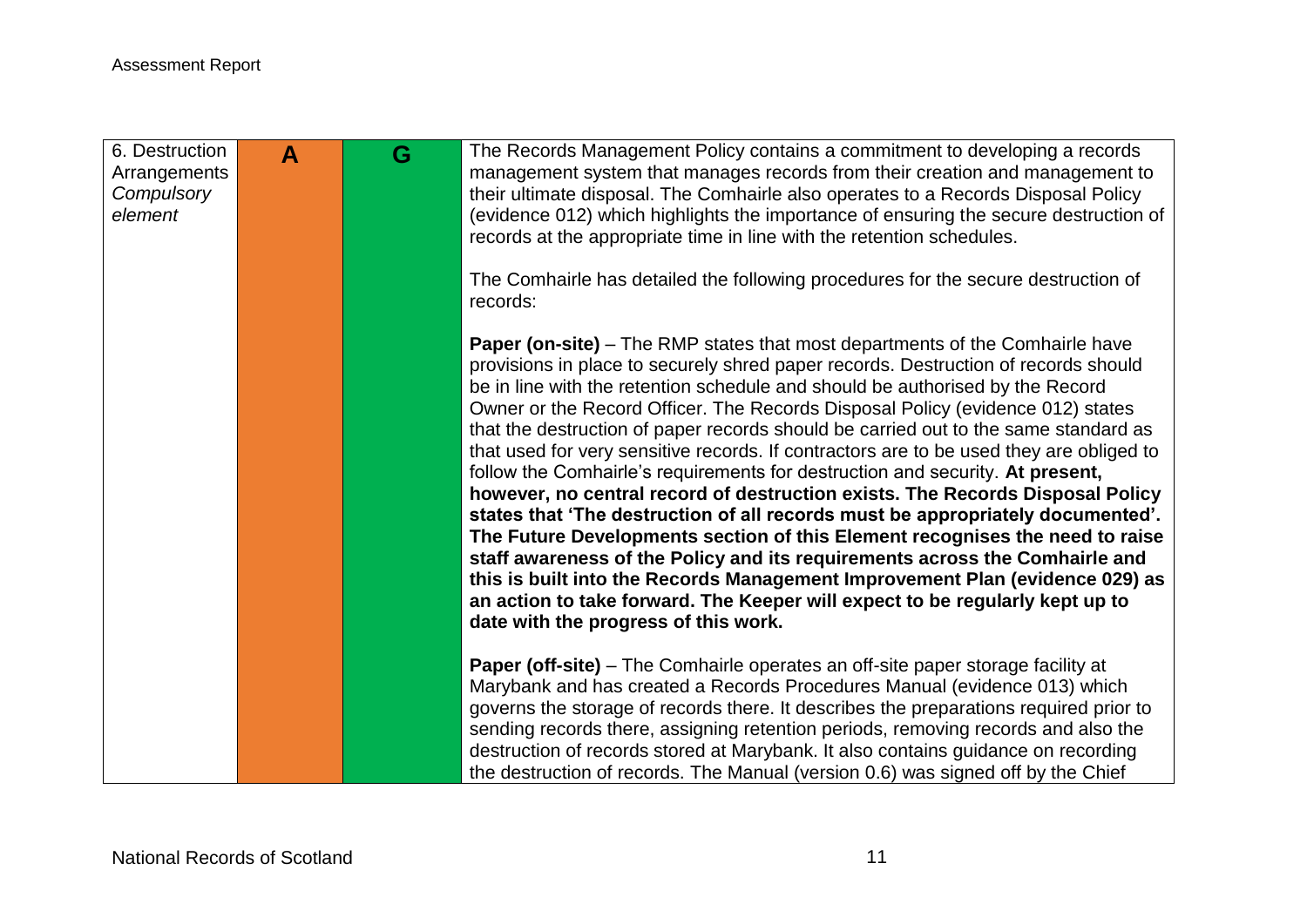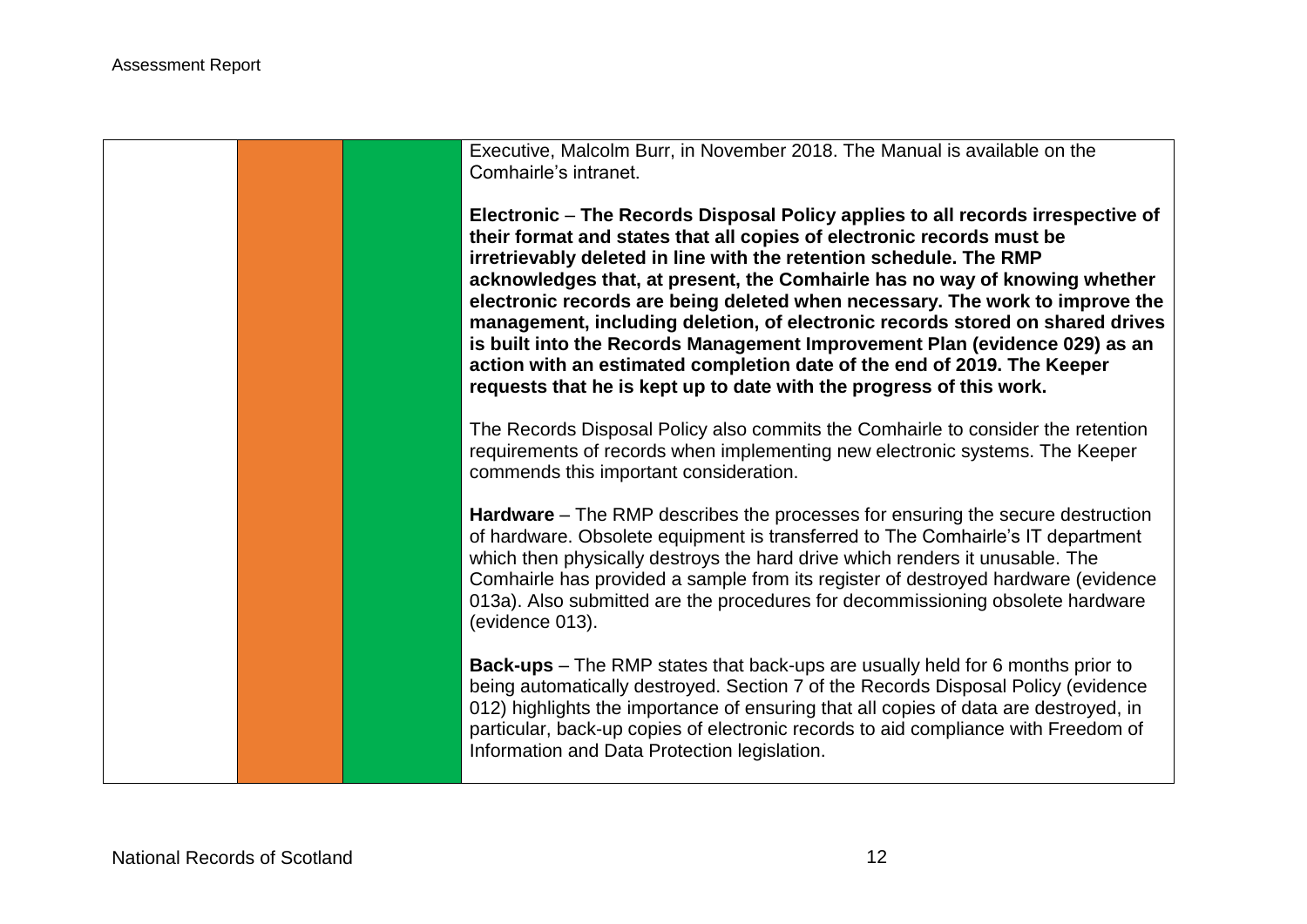|                                            |              |   | The RMP also states that the Records Disposal Policy, Records Procedures<br>Manual, Records Retention Schedule Staff Guidance and high level Schedules are<br>available to staff on the Comhairle's intranet. The Comhairle has submitted a<br>screenshot showing the location of the Records Disposal Policy and the Records<br>Procedures Manual on their intranet (evidence 004a). This assures the Keeper that<br>staff are able to access key information governance documents.<br>The Keeper can agree this Element on an 'Improvement Model' basis. This<br>means that the authority has identified a gap in provision (lack of a consistent<br>approach to destruction of records across the organisation and documenting<br>such destruction) and has identified how it intends to close the gap. This<br>agreement is conditional upon the Keeper being kept informed of the progress<br>of work to close this gap. |
|--------------------------------------------|--------------|---|-------------------------------------------------------------------------------------------------------------------------------------------------------------------------------------------------------------------------------------------------------------------------------------------------------------------------------------------------------------------------------------------------------------------------------------------------------------------------------------------------------------------------------------------------------------------------------------------------------------------------------------------------------------------------------------------------------------------------------------------------------------------------------------------------------------------------------------------------------------------------------------------------------------------------------|
| 7. Archiving<br>and Transfer<br>Compulsory | $\mathbf{A}$ | G | The RMP identifies the Comhairle's own archive service, Tasglann nan Eilean, as<br>the place of deposit for records selected for permanent preservation. The Tasglann<br>is based in the new purpose-built facility at Lews Castle in Stornoway.                                                                                                                                                                                                                                                                                                                                                                                                                                                                                                                                                                                                                                                                              |
| element                                    |              |   | The Comhairle's Records Management Policy (evidence 004) contains a<br>commitment to identifying and transferring records of enduring value to the<br>Tasglann. Appendix 2 of the Records Disposal Policy (evidence 012) contains a<br>flowchart to assist staff with the identification of archival material. The Records<br>Procedures Manual for records stored off-site (evidence 013) also provides<br>instructions for staff in dealing with records identified as being suitable for<br>permanent preservation.                                                                                                                                                                                                                                                                                                                                                                                                        |
|                                            |              |   | In order to facilitate the transfer of records to the Tasglann, the Comhairle has<br>developed a set of Archive Transfer Procedures (evidence 014). This governs the<br>arrangements for identifying and transferring records from the Comhairle's<br>departments and services to the Tasglann and covers what happens when Freedom<br>of Information and Subject Access Requests require to be answered. Transfers of                                                                                                                                                                                                                                                                                                                                                                                                                                                                                                        |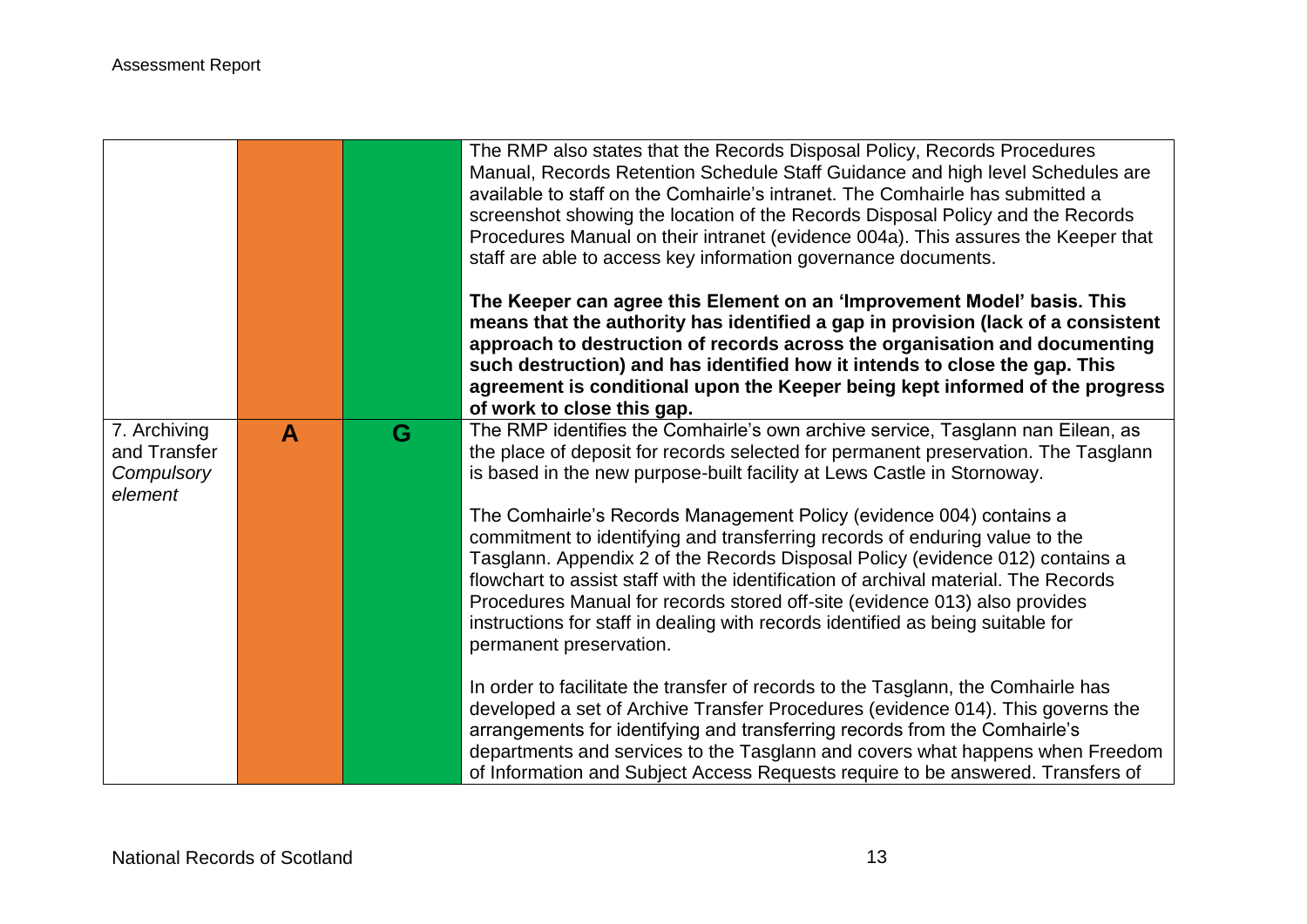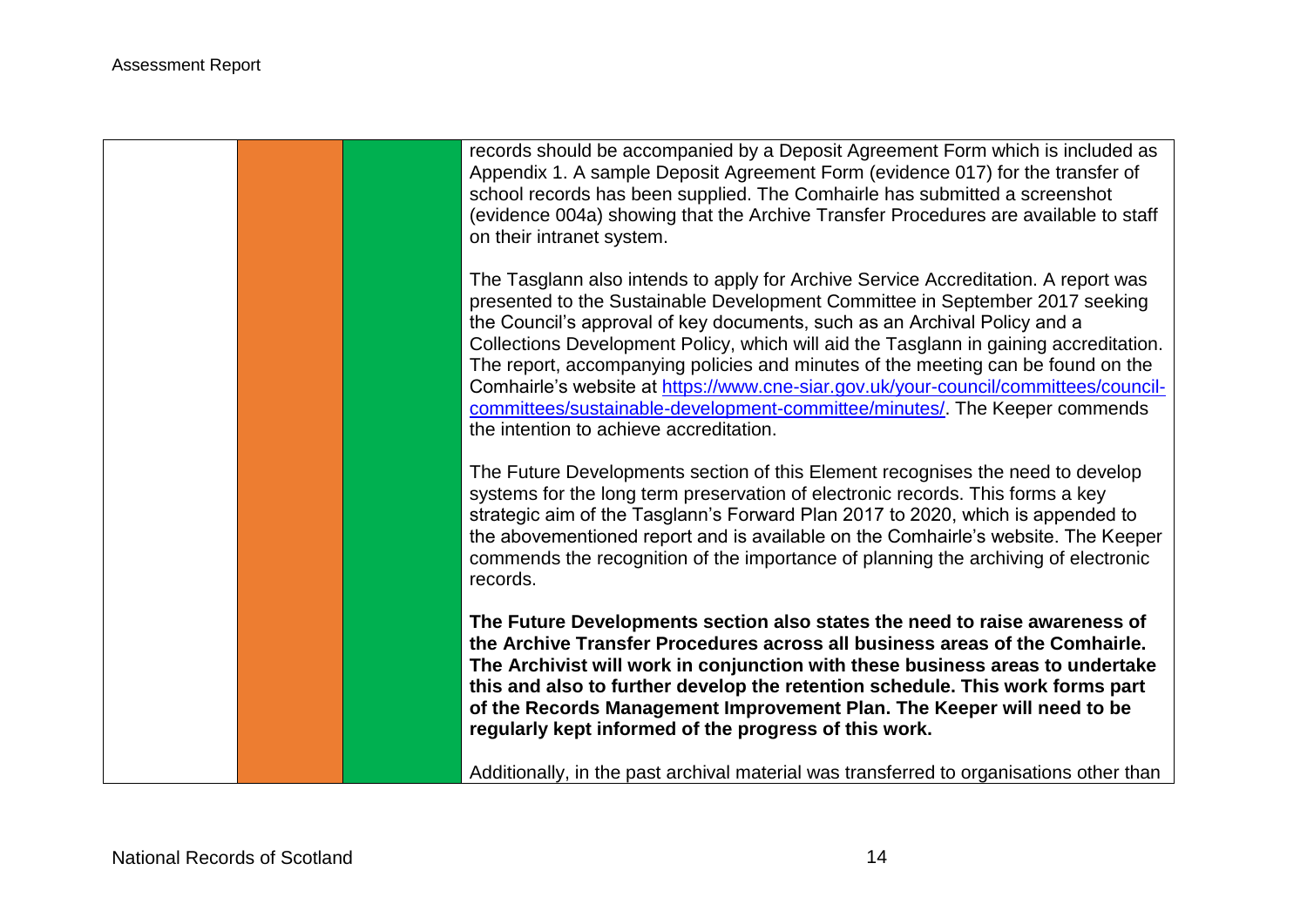|                                                     |              |   | the Comhairle. Work is currently under way to identify this material and transfer it to<br>the Tasglann. The work to formalise the Archive Transfer Procedures will go some<br>way to ensuring that this no longer happens.<br>The Keeper can agree this Element on an 'Improvement Model' basis. This<br>means that the authority has identified a gap in provision (the lack of a<br>Comhairle-wide awareness of the Archive Transfer Procedures) but has<br>identified how it intends to close this gap. This agreement is conditional upon<br>the Keeper being kept informed of the progress of this work.                                                                                                                                                                                                                                                                                                                                                                                                                                                                                                                                                                                                                                  |
|-----------------------------------------------------|--------------|---|-------------------------------------------------------------------------------------------------------------------------------------------------------------------------------------------------------------------------------------------------------------------------------------------------------------------------------------------------------------------------------------------------------------------------------------------------------------------------------------------------------------------------------------------------------------------------------------------------------------------------------------------------------------------------------------------------------------------------------------------------------------------------------------------------------------------------------------------------------------------------------------------------------------------------------------------------------------------------------------------------------------------------------------------------------------------------------------------------------------------------------------------------------------------------------------------------------------------------------------------------|
| 8. Information<br>Security<br>Compulsory<br>element | $\mathbf{A}$ | G | The Comhairle has an Information Security Policy which was approved in December<br>2016. The Policy outlines the Comhairle's commitment to protecting the information<br>it manages and the systems used to manage it.<br>Ultimate responsibility for implementation of the Information Security Policy rests<br>with the Chief Executive but operational responsibility has been delegated to the<br>Information Security Management Group (ISMG). The Group comprises the Director<br>of Finance and Corporate Resources, Director of Technical Services, Director of<br>Education and Children's Services, Head of Human Resources, and IT Manager.<br>The Comhairle has submitted its Information Security Policy (evidence 018a). Also<br>provided is the council's Policy on the use of laptops and other mobile devices<br>(evidence 018b). This outlines the Council's approach to using mobile devices<br>offsite and highlights the need for encryption and strong password creation.<br>Also submitted are procedures for encrypting USB devices and DVDs/CDs<br>(evidence 018c and d).<br>The Comhairle has also supplied its Code of Practice on the Use of Internet, E-mail,<br>and the Comhairle's IT Resources (evidence 018e). |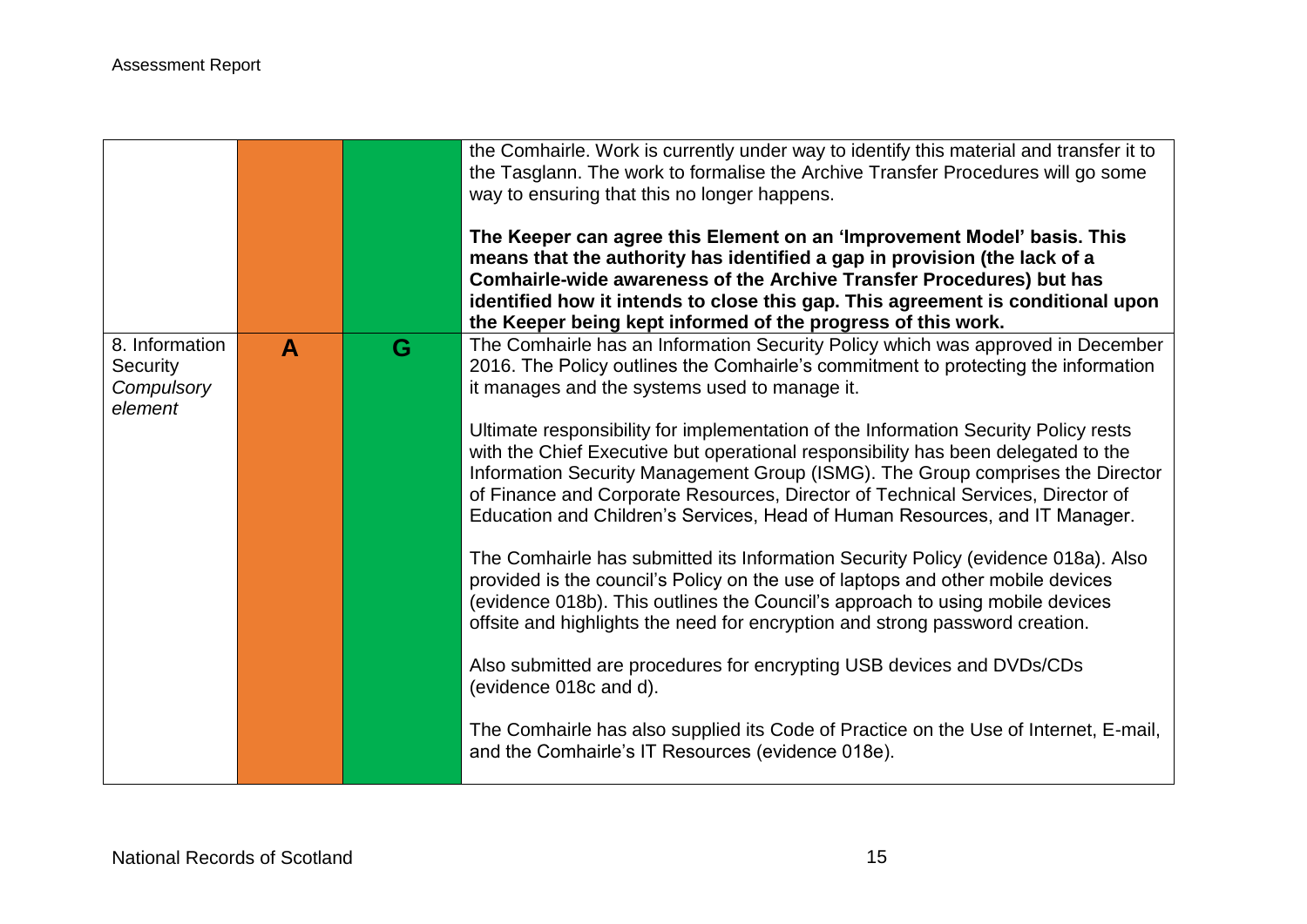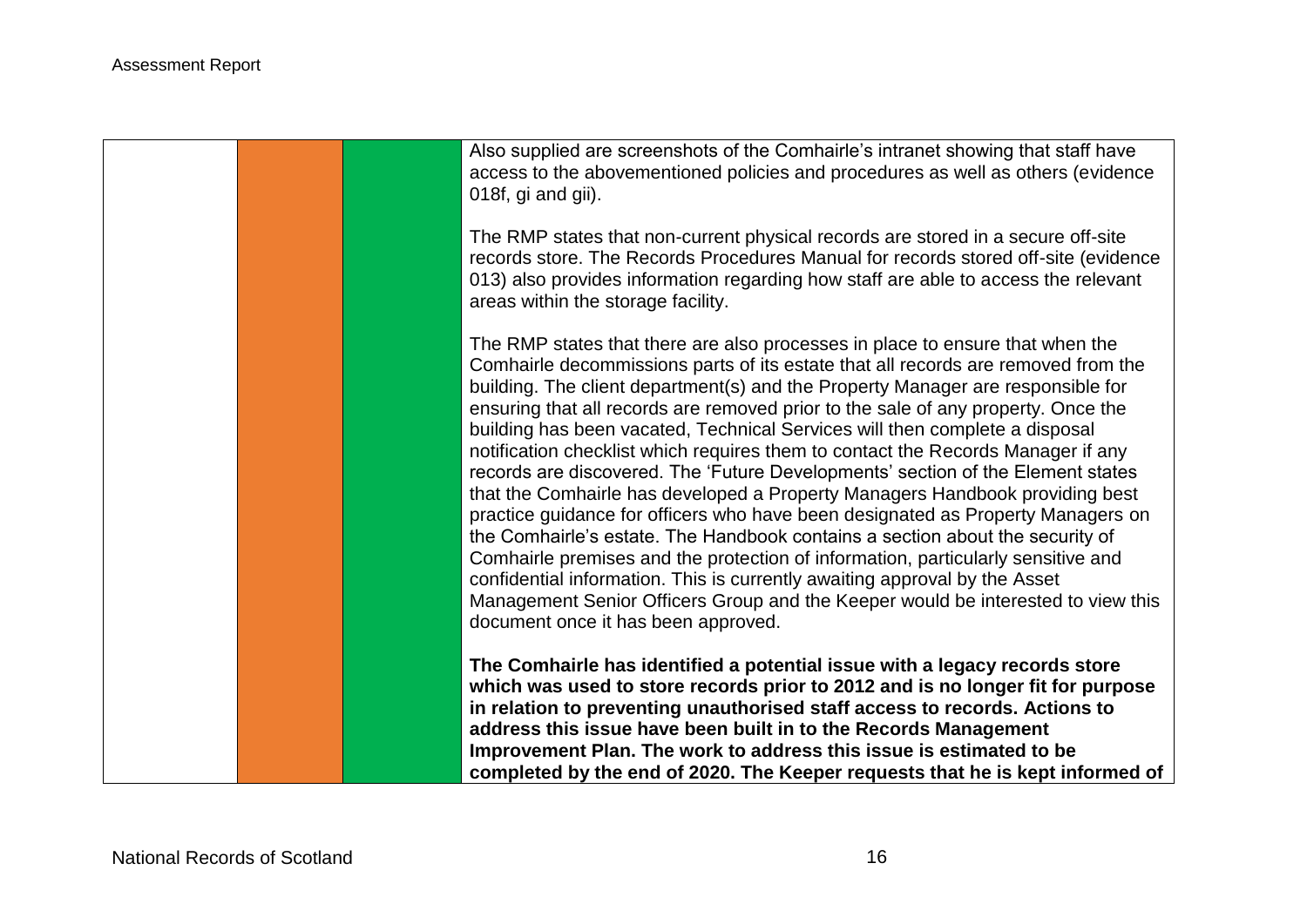|   |   | the progress of this work. The Comhairle will also need to be aware of the<br>potential for breaches of data protection legislation in this storage facility if<br>there are records containing personal information stored in it.<br>The Keeper can agree this Element on an 'Improvement Model' basis. This<br>means that the authority has identified a gap in provision (the potential for<br>unauthorised staff access to records held in a building used to store records)<br>and has identified how it intends to close the gap. This agreement is<br>conditional upon the Keeper being kept informed of the progress to close this<br>gap.                                                                                                                                                                     |
|---|---|------------------------------------------------------------------------------------------------------------------------------------------------------------------------------------------------------------------------------------------------------------------------------------------------------------------------------------------------------------------------------------------------------------------------------------------------------------------------------------------------------------------------------------------------------------------------------------------------------------------------------------------------------------------------------------------------------------------------------------------------------------------------------------------------------------------------|
| G | G | The RMP states that the Comhairle complies with the requirements of the Data<br>Protection Act 1998 on an on-going basis and to this end is registered as a Data<br>Controller with the Information Commissioner's Office (registration number:<br>Z7313689).<br>The Comhairle has submitted its Data Protection Policy, which has been updated to<br>reflect recent developments in legislation.                                                                                                                                                                                                                                                                                                                                                                                                                      |
|   |   | The Comhairle has information available on its website outlining the key<br>requirements of the Data Protection Act. This also provides guidance for<br>stakeholders on how to submit Subject Access Requests. The website also contains<br>a Privacy Statement which outlines the Comhairle's commitment to managing<br>personal information collected through its website in line with the Data Protection<br>Act. The Statement also identifies the Comhairle's Data Protection Officer (DPO), Mr<br>Tim Langley, Solicitor in Legal Services. He will also be responsible for the<br>implementation of the new Policy and Procedures.<br>The Comhairle have also submitted a screenshot of the intranet area which provides<br>Data Protection guidance to staff (evidence 022). Submitted as evidence is an email |
|   |   |                                                                                                                                                                                                                                                                                                                                                                                                                                                                                                                                                                                                                                                                                                                                                                                                                        |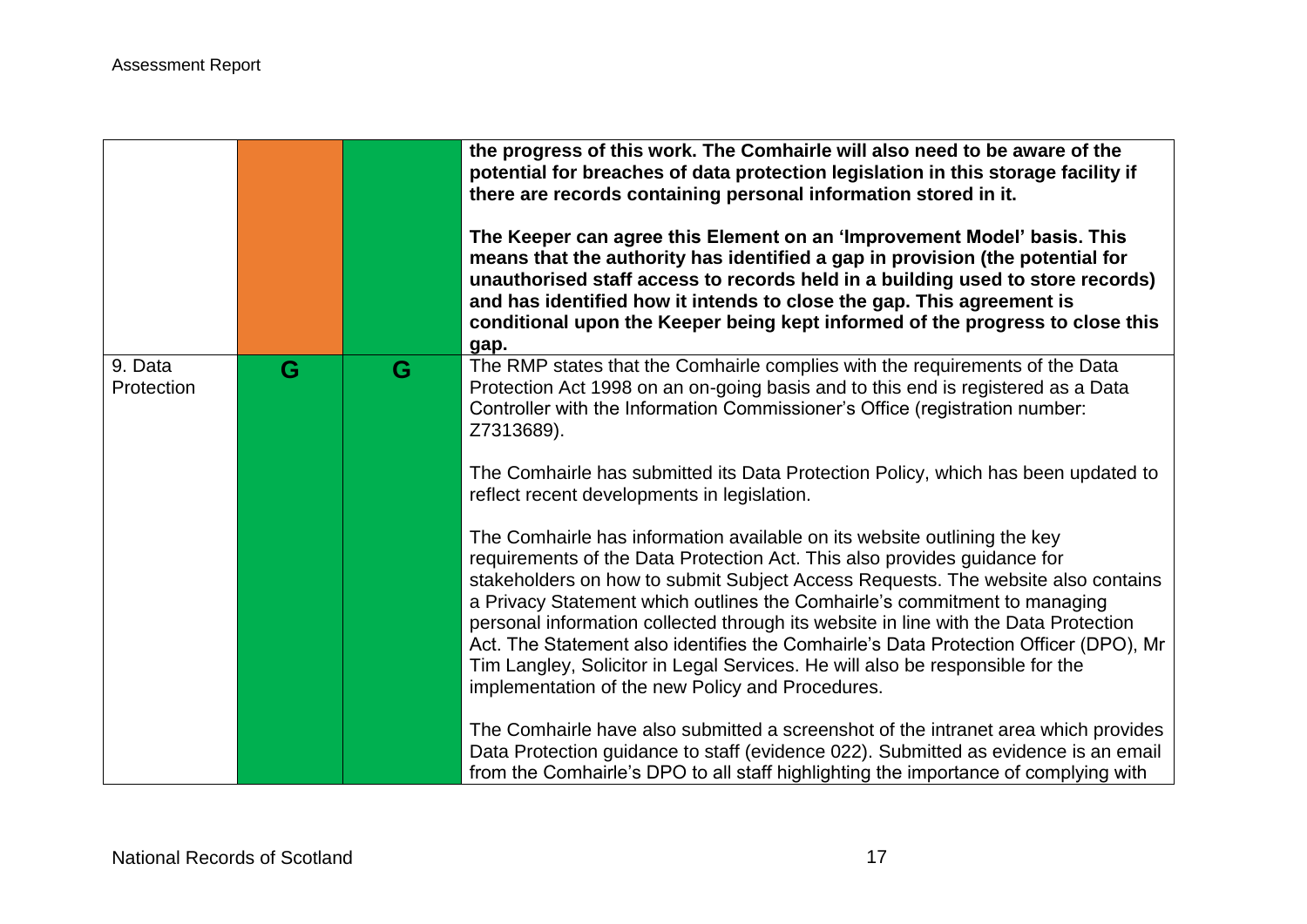|                                                           |              |              | the data protection guidance available to them on the Comhairle's intranet. The<br>email refers to the guidance available there and also indicates that further support is<br>available in the form of departmental Records Officers. The Data Protection Policy<br>has been recently updated to reflect changes in data protection legislation.<br>The Records Management Improvement Plan (evidence 029) also contains a<br>commitment to review training requirements in light of changes to data protection<br>legislation. Submitted as evidence are screenshots of the LearnPro module on data<br>protection. The module has been recently updated by the Comhairle's Data<br>Protection Officer as a result of changes to data protection legislation.<br>The Keeper can agree that the Comhairle is aware of its responsibilities towards the<br>personal information it collects and manages.                                                                                                                                                                                                                                                                                                                                                                                                              |
|-----------------------------------------------------------|--------------|--------------|---------------------------------------------------------------------------------------------------------------------------------------------------------------------------------------------------------------------------------------------------------------------------------------------------------------------------------------------------------------------------------------------------------------------------------------------------------------------------------------------------------------------------------------------------------------------------------------------------------------------------------------------------------------------------------------------------------------------------------------------------------------------------------------------------------------------------------------------------------------------------------------------------------------------------------------------------------------------------------------------------------------------------------------------------------------------------------------------------------------------------------------------------------------------------------------------------------------------------------------------------------------------------------------------------------------------|
| 10. Business<br>Continuity<br>and Vital<br><b>Records</b> | $\mathbf{A}$ | $\mathbf{A}$ | The RMP states that the Comhairle operates a Business Continuity Management<br>Policy which requires each Director or Head of Service to consider the requirement<br>for Business Continuity Plans (BCPs) in their areas. BCPs must be written,<br>published and tested for all critical business areas. The Policy was presented to the<br>Policy and Resources Committee and approved by the Comhairle in December<br>2010. The Future Developments section of this Element states that the Policy<br>and supporting documentation are currently under review. The Keeper<br>accepts this and requests that the updated Policy is submitted when it<br>becomes available. The Comhairle has also submitted its Business Continuity<br>Management Strategy (evidence 023b) which provides an overarching<br>framework for the management of incidents. The Strategy dates to 2011 and<br>the Keeper recommends that it is reviewed and updated to bring it up-to-date.<br>The RMP also states that all departments have BCPs in place but that a corporate-<br>wide BCP is currently being developed as well as a Disaster Recovery Plan and an<br>IT Disaster Recovery Plan. The Comhairle has submitted a sample BCP for the<br>Nicolson Institute school (evidence 023c) showing the current arrangements. Also |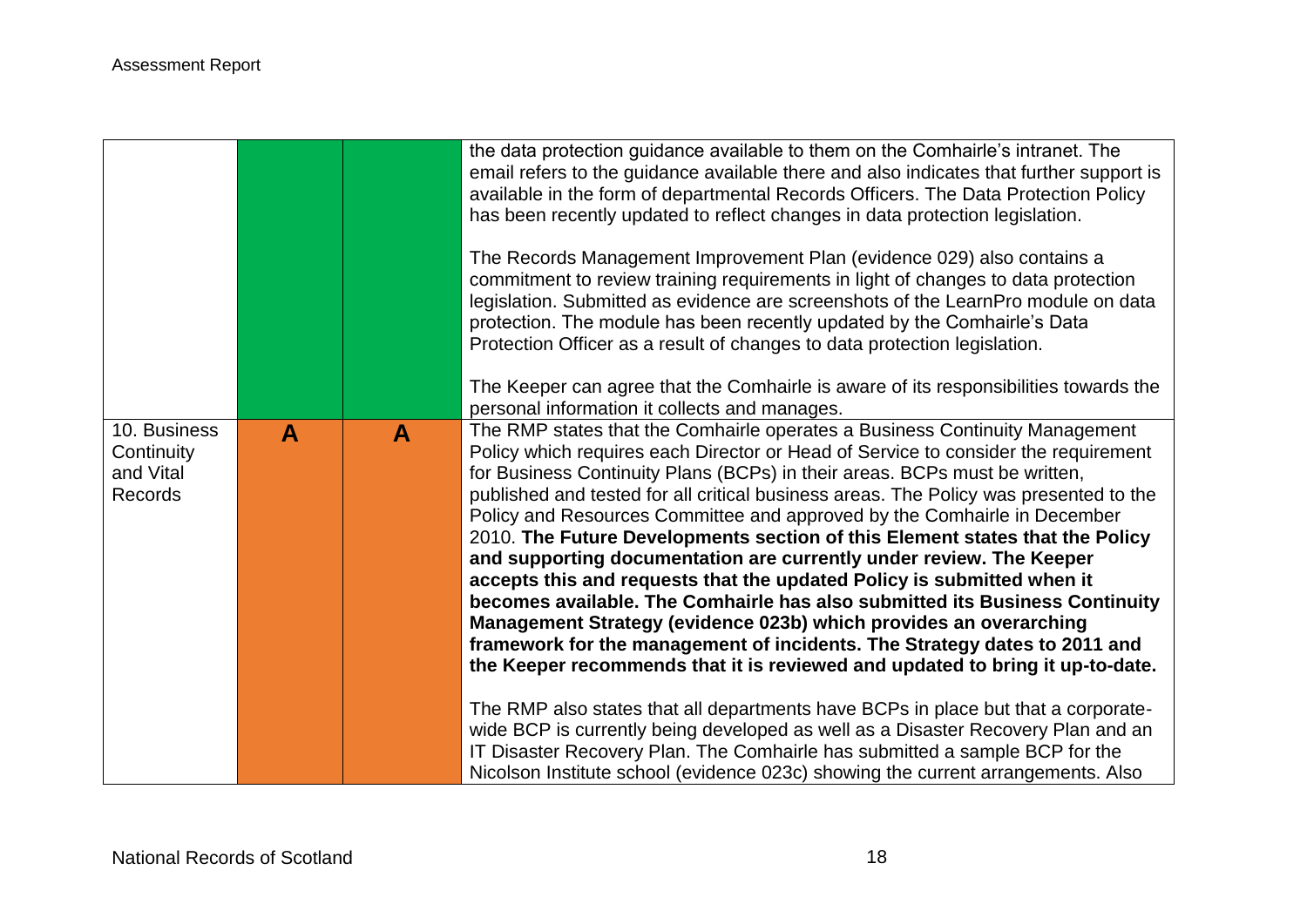|                 |   |   | submitted is a sample draft BCP for the Chief Executive's department. Provision<br>for vital records will be built in to departmental BCPs. The Keeper looks<br>forward to receiving a sample BCP once the provisions for vital records have<br>been included.<br>The RMP also describes how departmental BCPs are created. Heads of<br>Service are required to complete Business Impact Analysis (BIA)<br>questionnaires for each business activity undertaken which relies on<br>documentation. These BIAs then feed into the departmental BCP which<br>document the key business activities of the department and the staff,<br>resources and documentation required to carry these out. These will also be<br>used to identify vital records and feed into the Corporate BCP which will be<br>approved by the Corporate Management Team. Vital records will also be<br>included in the BCS and retention schedule. This has an estimated completion<br>date of December 2019. The Keeper commends the Comhairle's commitment<br>to the identification of vital records and requests that he is kept informed of<br>the progress of this work.<br>The Keeper can agree this Element on an 'Improvement Model' basis. This<br>means that the authority has identified a gap in provision (the need to update<br>the Business Continuity Management Policy, the lack of a corporate-wide BCP<br>and the need to identify vital records) and has identified how it intends to<br>close this gap. As a condition of his agreement, the Keeper requests that he is<br>kept informed of progress in closing the identified gap in provision. |
|-----------------|---|---|-------------------------------------------------------------------------------------------------------------------------------------------------------------------------------------------------------------------------------------------------------------------------------------------------------------------------------------------------------------------------------------------------------------------------------------------------------------------------------------------------------------------------------------------------------------------------------------------------------------------------------------------------------------------------------------------------------------------------------------------------------------------------------------------------------------------------------------------------------------------------------------------------------------------------------------------------------------------------------------------------------------------------------------------------------------------------------------------------------------------------------------------------------------------------------------------------------------------------------------------------------------------------------------------------------------------------------------------------------------------------------------------------------------------------------------------------------------------------------------------------------------------------------------------------------------------------------------------------------------------------------------------|
| 11. Audit trail | G | G | The Records Procedures Manual for records stored off-site (evidence 013) provides<br>staff with guidance on how to log the movement of records to and from the Records<br>Store. The Manual also emphasises the importance of documenting the destruction<br>of records held in the Records Store. Samples of file movement slips and Records<br>Destruction Authorisation Forms are appended to the Manual.                                                                                                                                                                                                                                                                                                                                                                                                                                                                                                                                                                                                                                                                                                                                                                                                                                                                                                                                                                                                                                                                                                                                                                                                                              |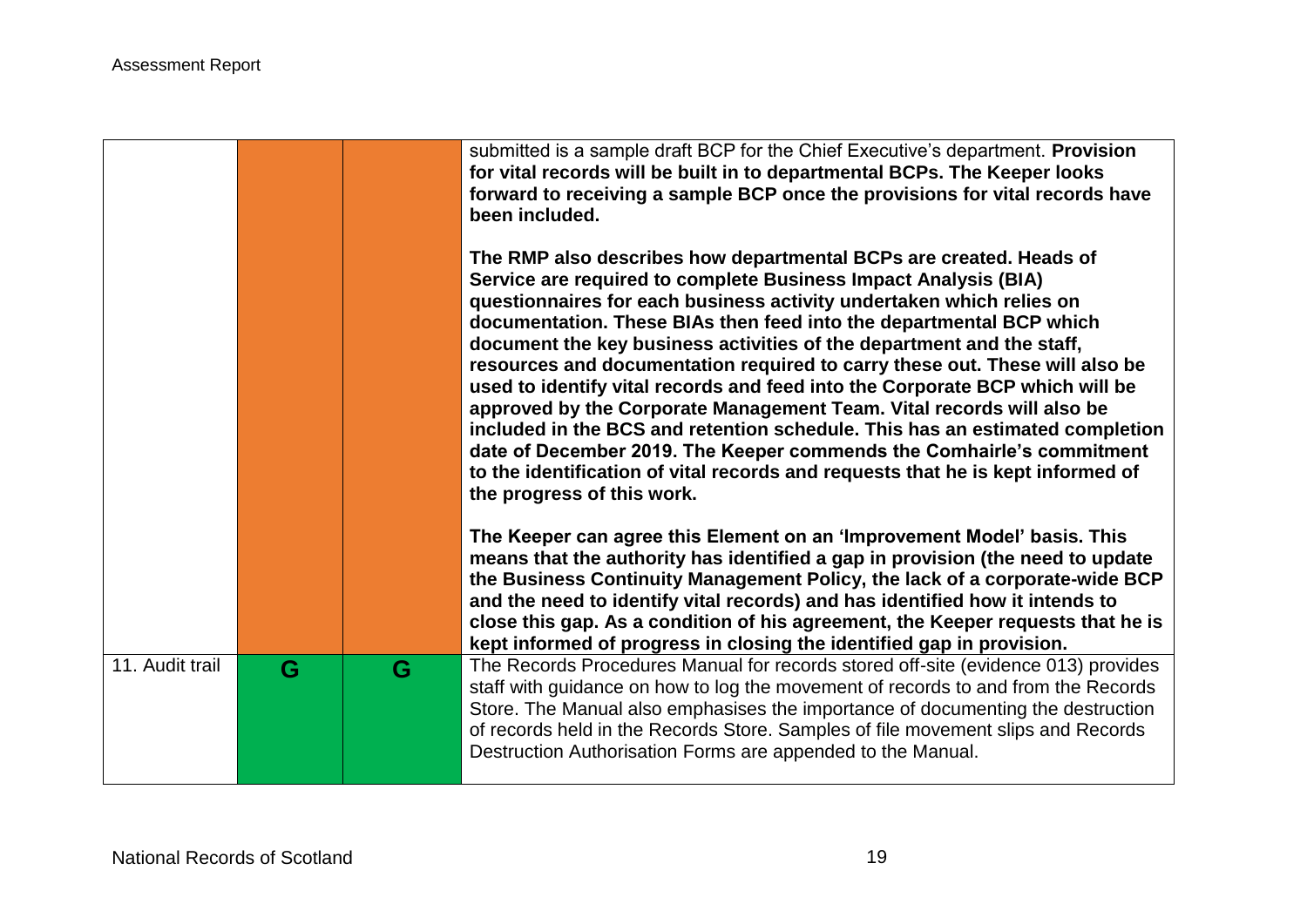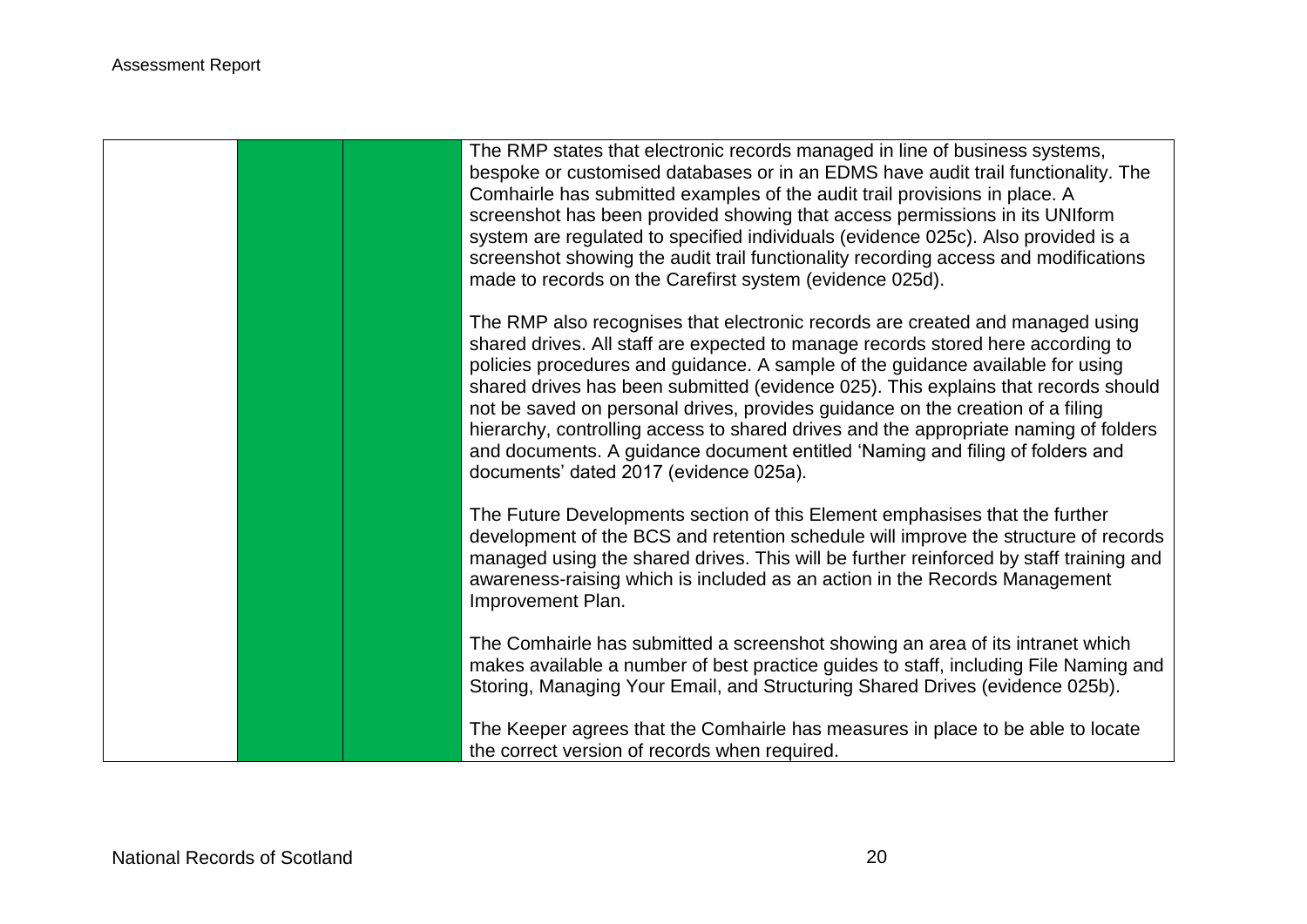| 12.<br>Competency<br>Framework<br>for records<br>management<br>staff | G | G | The role of Records Manager is filled by Alex MacRitchie, Solicitor within the<br>Executive Office. The Records Management Policy (evidence 004) confirms the<br>requirements of this important role. Also submitted is the Records Manager's Job<br>Description (evidence 005) which clearly shows records management as one of Mr<br>MacRitchie's key duties. Also supplied are a copy of the Records Manager's<br>Objectives relating to records management (evidence 026). This also shows a<br>commitment to training in order to be able to deliver the Objectives. This is also built<br>in to the Records Management Improvement Plan (evidence 029) with an estimated<br>completion date of the end of December 2018. The Keeper commends the<br>commitment to providing training to staff with records management responsibilities.                                                                                                                                                                                                   |
|----------------------------------------------------------------------|---|---|-------------------------------------------------------------------------------------------------------------------------------------------------------------------------------------------------------------------------------------------------------------------------------------------------------------------------------------------------------------------------------------------------------------------------------------------------------------------------------------------------------------------------------------------------------------------------------------------------------------------------------------------------------------------------------------------------------------------------------------------------------------------------------------------------------------------------------------------------------------------------------------------------------------------------------------------------------------------------------------------------------------------------------------------------|
|                                                                      |   |   | The Comhairle has also established a Records Management Working Group<br>(RMWG) and a network of Records Officers representing each department or<br>service of the Comhairle. The Terms of Reference of the RMWG are appended to<br>the Records Management Policy and states that it will comprise the Archivist,<br>Records Manager, Head of IT and the relevant Records Officers. The remit of the<br>RMWG is to raise awareness of records management across the Comhairle and to<br>develop a consistent organisation-wide approach. The Future Developments section<br>of this Element states that training will be delivered to the RMWG and other relevant<br>colleagues. The training was delivered to the RMWG by the Comhairle's Archivist in<br>December 2018. The PowerPoint presentation used in the training and which<br>comprehensively covers the benefits of records management has been submitted<br>as evidence. The presentation also addresses the issues surrounding digital<br>preservation which the Keeper commends. |
|                                                                      |   |   | The Comhairle has created a section on its intranet for providing guidance on<br>records management, including on topics such as managing email and Data<br>Protection. A screenshot of this has been provided (evidence 027).                                                                                                                                                                                                                                                                                                                                                                                                                                                                                                                                                                                                                                                                                                                                                                                                                  |
|                                                                      |   |   | The Future Developments section of this Element also states that the Comhairle                                                                                                                                                                                                                                                                                                                                                                                                                                                                                                                                                                                                                                                                                                                                                                                                                                                                                                                                                                  |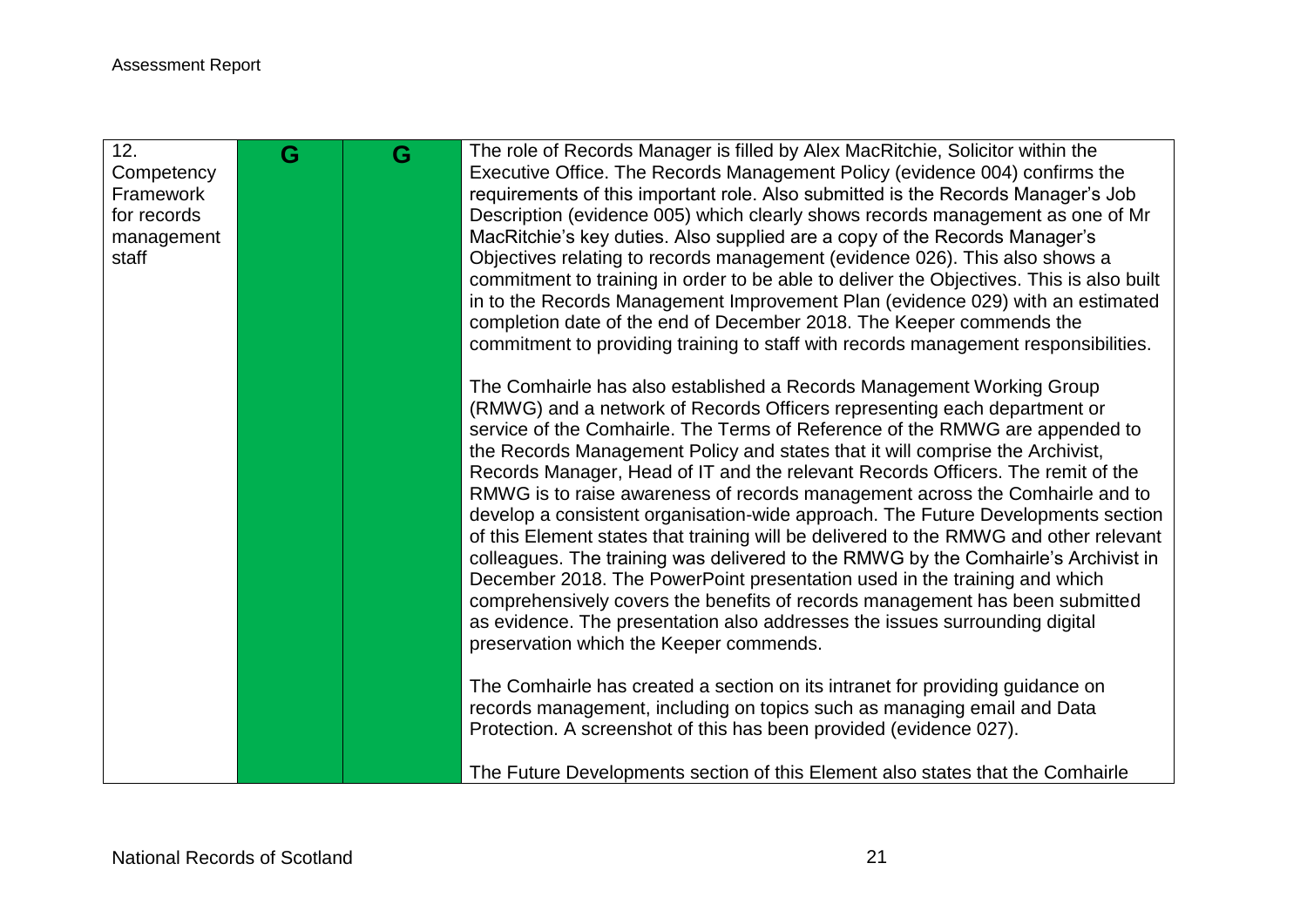|                                 |   |   | intends to include records management awareness in to the staff induction process.<br>Also in this section is a commitment to providing refresher training for all staff on<br>information governance issues such as Data Protection, Freedom of Information<br>and records management. The Comhairle has recently updated its online LearnPro<br>data protection training module in line with the new requirements of GDPR and the<br>Data Protection Act 2018. The module has been recently updated by the<br>Comhairle's Data Protection Officer. Also submitted is a screenshot of the<br>Comhairle's Freedom of Information training module.<br>The Keeper agrees that the Comhairle recognises the importance of records<br>management in the job descriptions of relevant staff and is committed to providing<br>appropriate training.                                                                                                                                                                                                                         |
|---------------------------------|---|---|-----------------------------------------------------------------------------------------------------------------------------------------------------------------------------------------------------------------------------------------------------------------------------------------------------------------------------------------------------------------------------------------------------------------------------------------------------------------------------------------------------------------------------------------------------------------------------------------------------------------------------------------------------------------------------------------------------------------------------------------------------------------------------------------------------------------------------------------------------------------------------------------------------------------------------------------------------------------------------------------------------------------------------------------------------------------------|
| 13.<br>Assessment<br>and Review | G | G | The RMP states that the Records Manager (see Element 2) will review the RM on<br>an annual basis. The specific areas identified as requiring improvement as part of<br>creating the RMP have been collated into the Records Management Improvement<br>Plan (evidence 029) and the Improvement Plan will be used as the basis for<br>measuring compliance with the RMP and improvements in records management<br>provision. Quarterly reports relating to progress against the Improvement Plan will<br>be submitted to the Comhairle's Corporate Management Team (CMT). It is intended<br>to include the Improvement Plan in the Comhairle's Continuous Improvement Action<br>Plan, which is monitored by the Continuous Improvement Sub-Committee who can<br>then highlight any issues to the Comhairle.<br>The Records Management Working Group (RMWG) will also assist with ensuring<br>that the RMP is assessed, reviewed and implemented. The Terms of Reference for<br>the RMWG are included as an Appendix to the Records Management Policy<br>(evidence 004). |
|                                 |   |   | Specific risks identified through the implementation of the RMP will be added to the<br>Comhairle's Risk Register.                                                                                                                                                                                                                                                                                                                                                                                                                                                                                                                                                                                                                                                                                                                                                                                                                                                                                                                                                    |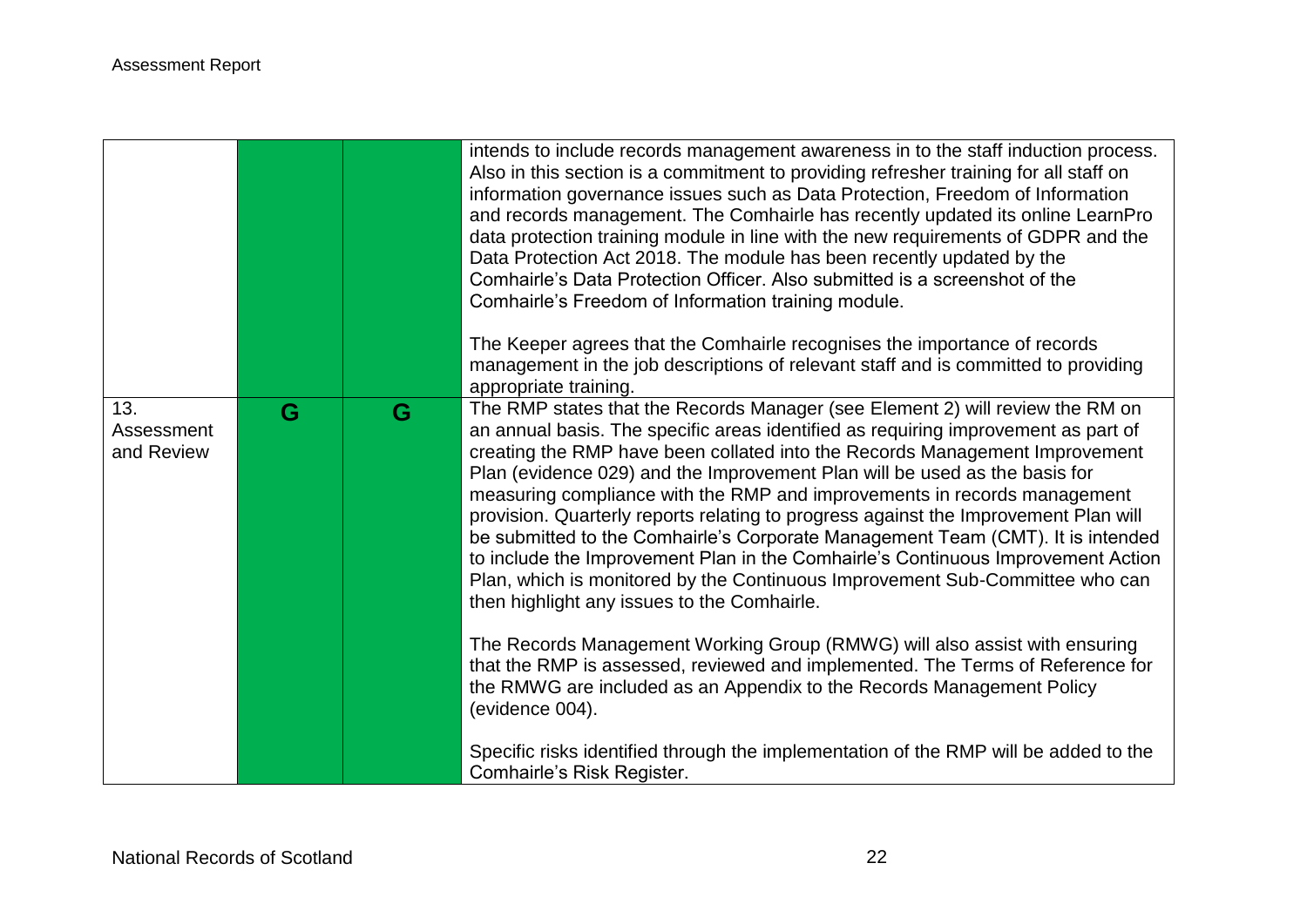|                           |   |   | The Keeper agrees that there are measures in place to ensure that the RMP and<br>supporting evidence are assessed and reviewed in order to keep them up-to-date.                                                                                                                                                                                                                                                                                                                          |
|---------------------------|---|---|-------------------------------------------------------------------------------------------------------------------------------------------------------------------------------------------------------------------------------------------------------------------------------------------------------------------------------------------------------------------------------------------------------------------------------------------------------------------------------------------|
| 14. Shared<br>Information | G | G | The RMP states that the Comhairle shares information with other bodies when<br>required in order to meet specific needs. When it does share information with other<br>bodies, the Comhairle enters into an Information Sharing Protocol (ISP) which<br>includes provision for the proper governance of the information being shared,<br>including reference to retention schedules, storage and security of information and<br>responding to requests for that information.               |
|                           |   |   | The Comhairle have submitted a sample ISP between themselves Police Scotland,<br>NHS Western Isles and several other organisations (evidence 030) relating to the<br>provision of children's services.                                                                                                                                                                                                                                                                                    |
|                           |   |   | The Comhairle has also signed up to the Scottish Accord on Sharing Personal<br>Information (SASPI) and also aims to comply with the Information Commissioner's<br>Office's Data Sharing Code of Practice. The Comhairle is also committed to<br>developing guidance for staff on sharing information. This is built into the Records<br>Management Improvement Plan (evidence 029). The Keeper will need to be<br>sent a sample of this guidance once it has been developed and approved. |
|                           |   |   | The Keeper agrees that the Comhairle has measures in place to ensure that it can<br>securely share information with other organisations when required.                                                                                                                                                                                                                                                                                                                                    |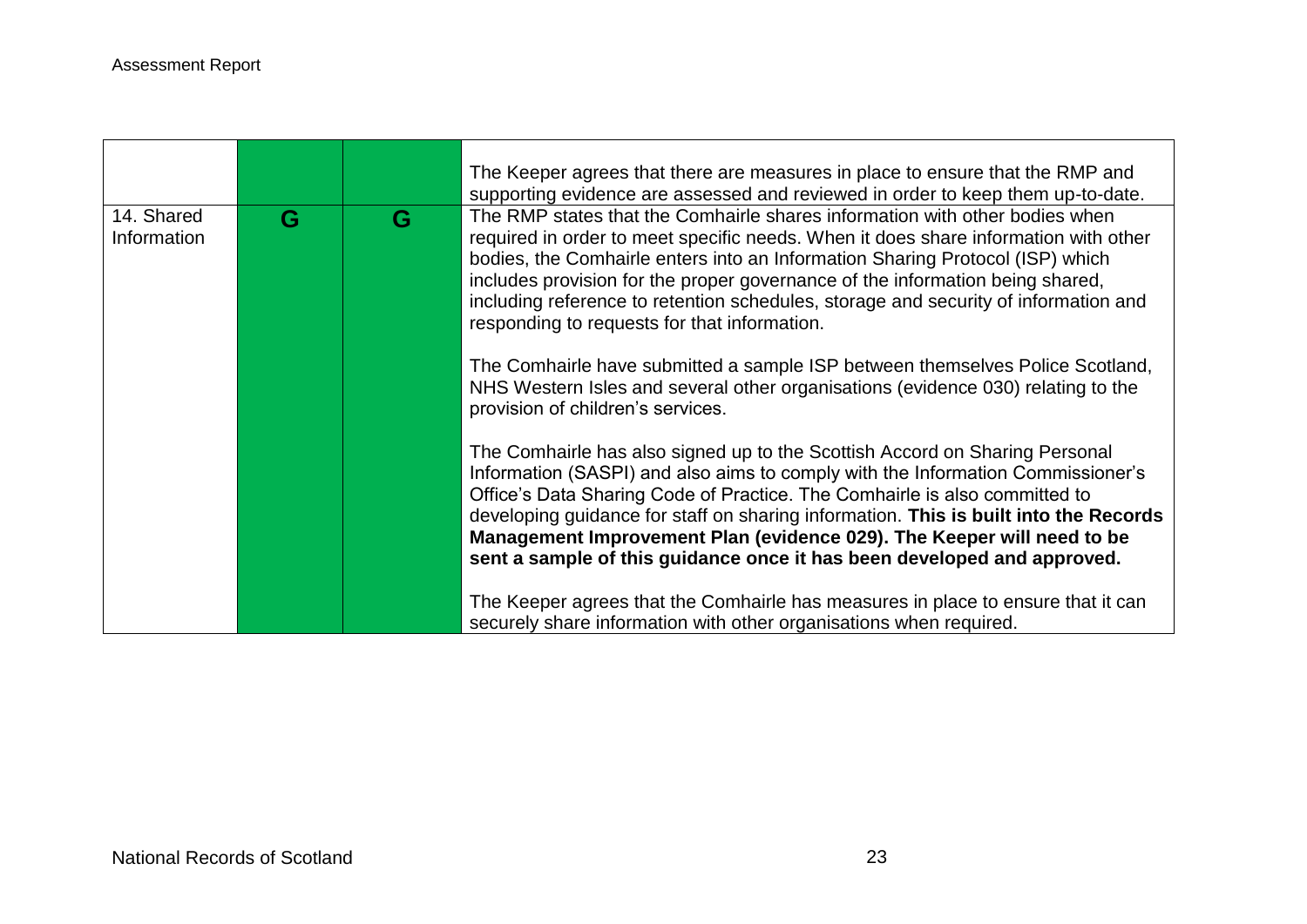# **6. Keeper's Summary**

Elements 1-14 that the Keeper considers should be in a public authority records management plan have been properly considered by Comhairle nan Eilean Siar and Western Isles Licensing Board. Policies and governance structures are in place to implement the actions required by the plan.

Elements that require development by Comhairle nan Eilean Siar and Western Isles Licensing Board are as follows:

Element 4 – Business Classification Element 5 – Retention Schedules Element 6 – Destruction Arrangements Element 7 – Archiving and Transfer Arrangements Element 8 – Information Security Element 10 – Business Continuity and Vital Records

# **7. Keeper's Determination**

Based on the assessment process detailed above, the Keeper agrees the RMP of Comhairle nan Eilean Siar and Western Isles Licensing Board.

The Keeper recommends that Comhairle nan Eilean Siar and Western Isles Licensing Board should publish its agreed RMP as an example of good practice within the authority and the sector.